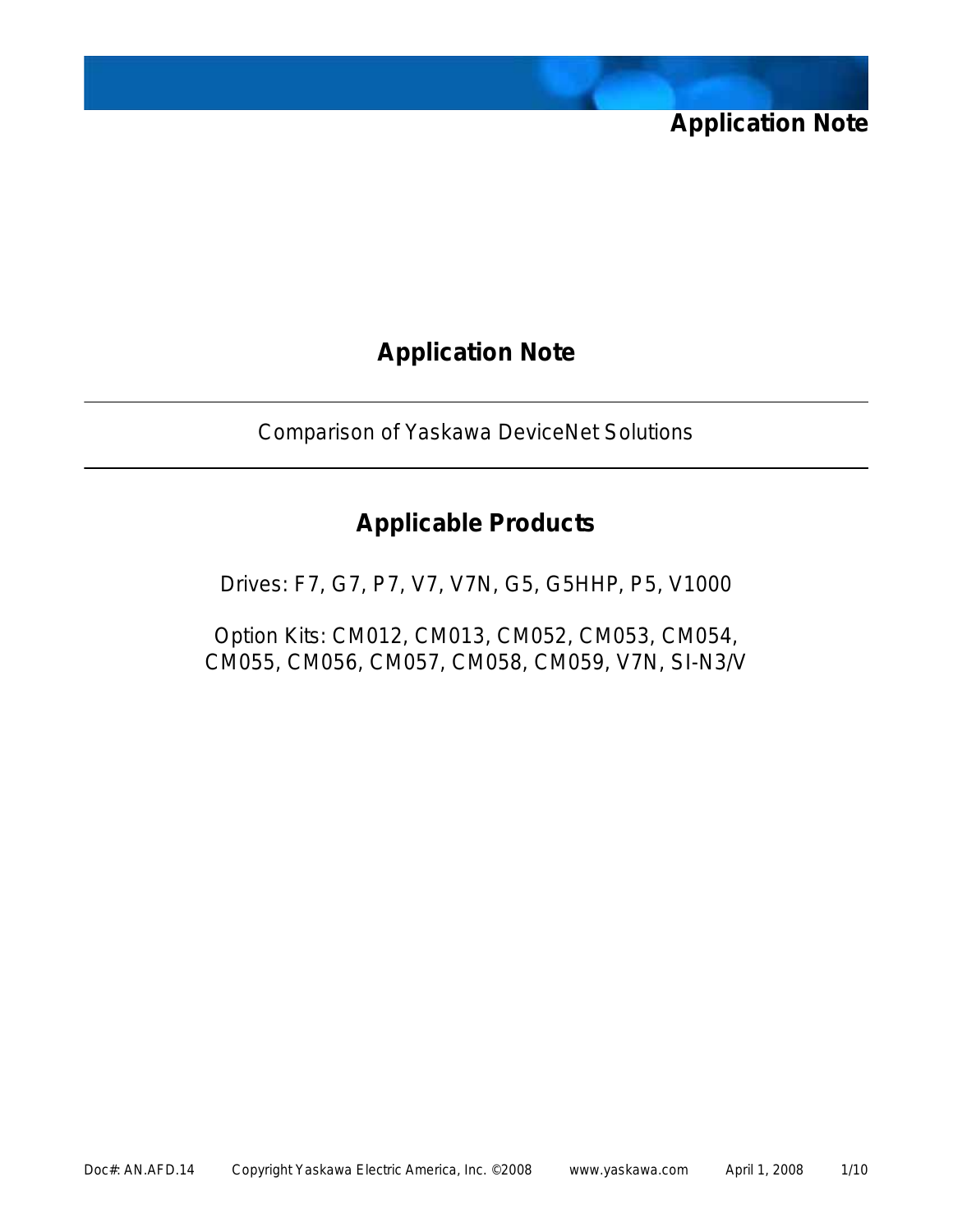

| <b>Subject: Application Note</b>                 | <b>Product: DeviceNet</b> | Doc#: AN.AFD.14 |
|--------------------------------------------------|---------------------------|-----------------|
| Title: Comparison of Yaskawa DeviceNet Solutions |                           |                 |

#### **INTRODUCTION**

The following document compares the various DeviceNet offerings for Yaskawa 7 Series drives (F7, G7, P7, and V7). Yaskawa has released many DeviceNet solutions over the last 10 years and there is no easy rule as to which kit to use. Many have overlapping features but none are completely interchangeable (plug and play). This document attempts to summarize what each kit's features are to aid in choosing a kit for a new installation or replacing/ adding a kit in the field.

### **INTENDED AUDIENCE**

This document assumes that the reader is familiar with Yaskawa 7 Series AC Drives, DeviceNet and DeviceNet technical terminology and operation, and is also familiar with DeviceNet networking utility tools.

#### **OVERVIEW**

The tables on the following pages attempt to summarize each kit's feature set including supported input and output instances, ADR support (automatic device replacement), auto-baud rate detection, etc. There are also tables which give additional details on the various DeviceNet instances.

In general, follow the guidelines listed below:

#### New Installations

New installations without any requirements of backwards compatibility should use the V7N drive, the CM012 kit for F7, G7, P7, G5, G5HHP, the SI-N3/V for the V1000, or the CM013 for the V7.

#### Existing Installations

When replacing a failed card in the field or adding an additional drive to an existing network, it is generally recommended to use the existing kit found in the installation. This will ease in the support of the network.

*Note: Each DeviceNet kit has unique EDS (electronic data sheets) files for each model of every drive series. These can be found on* www.yaskawa.com*. If you choose to replace an existing kit with a different kit, you must use the new EDS file as well.*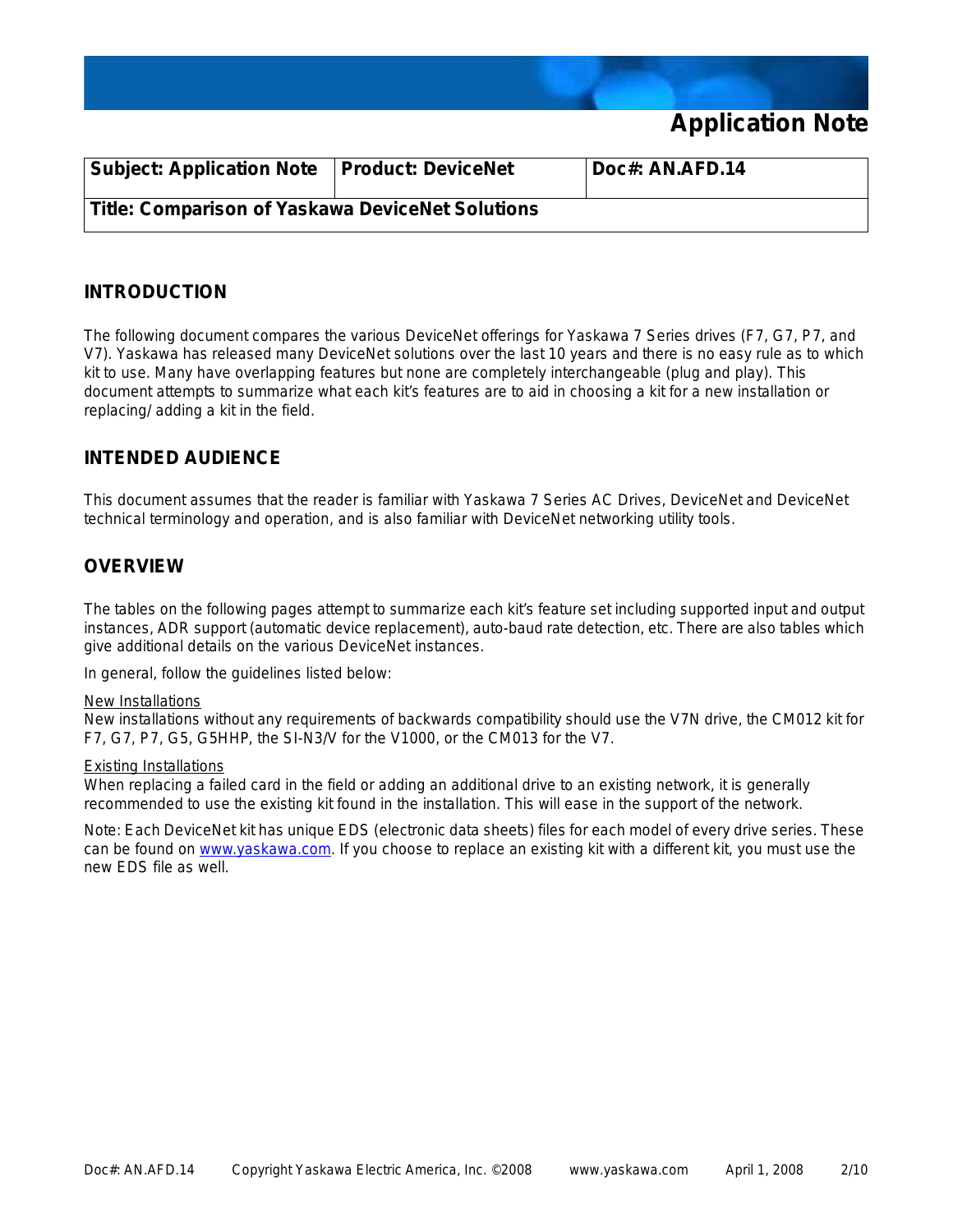|           |                                                           |          |         |                |         |                         |              | Supported Products (EDS Files Available) |         | Supported Instances                                                                                         |                                                                                                          |                                       | Notable Characteristics                 |                                                 |                                       | <b>Applicable Manuals</b> |                       |
|-----------|-----------------------------------------------------------|----------|---------|----------------|---------|-------------------------|--------------|------------------------------------------|---------|-------------------------------------------------------------------------------------------------------------|----------------------------------------------------------------------------------------------------------|---------------------------------------|-----------------------------------------|-------------------------------------------------|---------------------------------------|---------------------------|-----------------------|
| Option    | <b>Option PCB</b><br>Part#                                | V1000 G7 |         | $\overline{4}$ | 깈       | $\overline{\mathbf{z}}$ | GS           | G5HHP                                    | Ρ5      | (PLC -> Drive)<br>putput                                                                                    | (Drive -> PLC)<br>Inqni                                                                                  | Removable<br>Terminal<br><b>Block</b> | <b>Option Port</b><br>Accessible<br>3CN | (Automatic<br>Recovery)<br>Device<br><b>ADR</b> | <b>Auto Baud</b><br>Detection<br>Rate | Technical<br>Manual       | Installation<br>Guide |
| CM052     | $N/N+S$                                                   |          |         |                |         | ≺                       |              |                                          |         | 20, 21, 100, 101                                                                                            | 70, 71, 150, 151                                                                                         | z                                     | na                                      | z                                               | z                                     | TM4320                    | IGV7.13               |
| CM053     | 46S03318-001X<br>UTC000058                                |          |         |                |         |                         | ≺            | ≺                                        |         | 120, 121, 122,<br>123, 124, 125,<br>20, 21, 22, 23,<br>$-126$                                               | 130, 131, 132,<br>134, 135, 136<br>70, 71, 72, 73                                                        | ≺                                     | z                                       | z                                               | z                                     | TM 4556                   | IGAFD.14              |
| CM054     | WRC Gateway<br>1782-JDM-1<br>RS232                        |          |         |                |         |                         | ≺            | ≺                                        | $\prec$ | (Modbus RTU<br>format)                                                                                      | (Modbus RTU<br>format)                                                                                   | n/a                                   | n/a                                     | z                                               | z                                     | TM 4026                   | 2Y25-0537             |
| CM055     | WRC Gateway<br>1782-JDM-2<br><b>RS485</b>                 |          | ≺       | ≺              | $\prec$ | $\prec$                 | ≺            | ≺                                        | ≺       | (Modbus RTU<br>format)                                                                                      | (Modbus RTU<br>tormat)                                                                                   | n/a                                   | n/a                                     | z                                               | z                                     | TM 4026                   | 2Y25-0537             |
| CM056     | 46S03318-002X<br>UTC000059                                |          |         | ≺              |         |                         |              |                                          |         | 20, 21, 22, 23,<br>120, 121, 122,<br>123, 124, 125,<br>$\overline{126}$                                     | 70, 71, 72, 73,<br>130, 131, 132,<br>134, 135, 136                                                       | ≺                                     | z                                       | z                                               | z                                     | TM.AFD.14                 | IGAFD.14              |
| CM057     | 46S03318-003X<br>UTC000060                                |          | $\prec$ |                |         |                         |              |                                          |         | 20, 21, 22, 23,<br>120, 121, 122,<br>123, 124, 125,<br>126                                                  | 70, 71, 72, 73,<br>130, 131, 132,<br>134, 135, 136                                                       | ≺                                     | z                                       | z                                               | z                                     | TM.AFD.14                 | IG.AFD.14             |
| CM058     | 46S03318-004X<br>UTC000061                                |          |         |                | ≺       |                         |              |                                          |         | 120, 121, 122,<br>123, 124, 125,<br>20, 21, 22, 23,<br>$-82$                                                | 70, 71, 72, 73,<br>130, 131, 132,<br>134, 135, 136                                                       | ≺                                     | z                                       | z                                               | z                                     | TM.AFD.14                 | IGAFD.14              |
| CM059     | IN-IS                                                     |          | ≺       | ≺              |         |                         | ≺            | ≺                                        |         | 20, 21, 100, 101                                                                                            | 70, 71, 150, 151                                                                                         | z                                     | ≺                                       | z                                               | z                                     | TM.AFD.13                 | IGAFD.13              |
| CM012     | UTC000180                                                 |          | ≺       | ≺              | ≺       |                         | (rev F)<br>≺ | ≺                                        |         | 100, 101, 102,<br>20, 21, 22, 23,<br>105, 107                                                               | 150, 151, 152<br>70, 71, 72, 73,<br>155, 157                                                             | ≺                                     | ≺                                       | ≺                                               | ≺                                     | TM.AFD.16                 | IGAFD.16              |
| CM013     | UTC000180                                                 |          |         |                |         | ≺                       |              |                                          |         | 100, 101, 102,<br>20, 21, 22, 23,<br>105, 107                                                               | 150, 151, 152,<br>70, 71, 72, 73,<br>155, 157                                                            | ≺                                     | ≺                                       | ≺                                               | ≺                                     | TM.V7.16                  | IGV7.16               |
| N7V       | <b>NVV</b>                                                |          |         |                |         |                         |              |                                          |         | 20, 21, 100, 101,<br>102, 105, 106                                                                          | 70, 71, 150, 151,<br>152, 155, 156                                                                       | ≺                                     | n/a                                     | ⋨                                               | ⋨                                     | TM.V7N.01                 | <b>IGV7N.01</b>       |
| $NER$ -IS | UTC000290                                                 | ≺        |         |                |         |                         |              |                                          |         | $100, 101, 102,$<br>$105, 106, 107,$<br>$108, 120, 121,$<br>$122, 123, 124,$<br>20, 21, 22, 23,<br>125, 126 | 132, 134, 135<br>158, 130, 131,<br>155, 156, 157,<br>150, 151, 152,<br>70, 71, 72, 73,<br>$\frac{36}{2}$ | ≺                                     | n/a                                     | $\prec$                                         | ≺                                     |                           |                       |
|           | * Note: Only available in software version 0014 or later. |          |         |                |         |                         |              |                                          |         |                                                                                                             |                                                                                                          |                                       |                                         |                                                 |                                       |                           |                       |

**DeviceNet Option Matrix Option Option PCB Part # Supported Products (EDS Files Available)**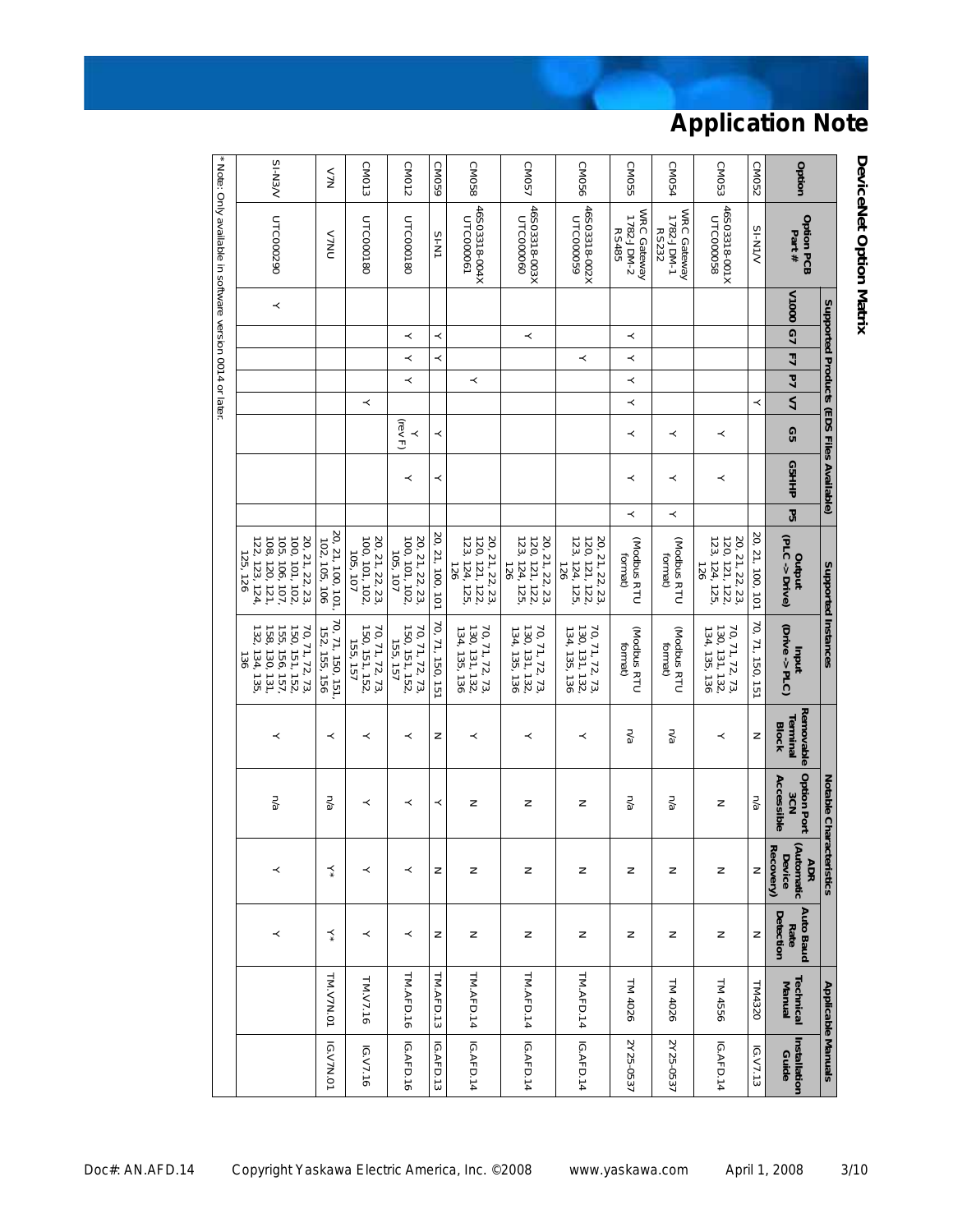| <b>Basic Speed Control</b><br>Modbus Message (Yaskawa Specific)<br>Basic Speed and Torque Control<br>Extended Speed Control<br>(Yaskawa Specific)<br>Speed Command 1<br>(Yaskawa Specific)<br>Standard - DI/DO Control<br>(Yaskawa Specific)<br>General Purpose DI/DO<br>(Yaskawa Specific)<br>Standard Control - DI/DO w/Torque<br>Reference (Yaskawa Specific)<br>Extended Speed and Torque Control<br>Enhanced Control Dynamic<br>(Yaskawa Specific)<br>Enhanced Control - DI/DO w/ Modbus<br>(Yaskawa Specific)<br>Torque Command 1<br>Description<br>$\blacktriangle$<br>$\infty$<br>$\infty$<br>$\infty$<br>$\infty$<br>$\sigma$<br>$\blacktriangle$<br>4<br>4<br>$\infty$<br>$\infty$<br>$\infty$<br>c<br><b>Message Packet # Bytes</b><br>Running<br>$\times$<br>$\times$<br>$\times$<br>$\times$<br>$\times$<br>$\times$<br>$\times$<br>$\times$<br>$\times$<br>$\times$<br>$\times$<br>$\times$<br><b>FWD Run</b><br>$\times$<br>$\times$<br>$\times$<br>$\times$<br>$\times$<br>$\times$<br>$\times$<br>$\times$<br>$\times$<br>$\times$<br><b>REV Run</b><br>$\times$<br>$\times$<br>$\times$<br>$\times$<br>$\times$<br>$\boldsymbol{\times}$<br>$\times$<br>$\times$<br>$\boldsymbol{\times}$<br>$\times$<br>$\boldsymbol{\times}$<br>$\times$<br><b>Fault Reset</b><br>$\times$<br>$\times$<br>$\times$<br>$\times$<br>$\times$<br>$\times$<br>$\times$<br>$\times$<br><b>External Fault (EFO)</b><br>$\times$<br>$\times$<br><b>Net Reference</b><br>$\times$<br>$\times$<br><b>Net Control</b><br>$\times$<br>$\times$<br>$\times$<br>$\times$<br>$\times$<br>$\times$<br>$\times$<br>$\times$<br>Digital Input Terminal Control (S3-S8)*<br>$\times$<br>Digital Input Terminal Control (S9-S12)*<br>$\times$<br>$\times$<br>$\times$<br>$\times$<br>$\times$<br>$\times$<br>Digital Output Terminal Control (M1, M3, M5) **<br>$\times$<br>Digital Output Terminal Control (P3,P4) **<br>$\times$<br><b>Analog Output Terminal Control</b><br>$\times$<br>$\times$<br>$\times$<br>$\boldsymbol{\times}$<br>$\boldsymbol{\times}$<br>$\times$<br>$\times$<br>$\times$<br>$\times$<br>$\times$<br><b>Speed Reference</b><br>$\times$<br>$\times$<br>$\times$<br>$\pmb{\times}$<br>$\times$<br><b>Torque Reference</b><br>$\times$<br><b>Torque Compensation</b><br><b>Drive Ready</b><br>Alarm<br><b>Speed Agree</b><br><b>Fault Reset</b><br>Zero Speed<br><b>Local Control</b><br><b>Undervoltage</b><br><b>OPE Error</b><br>Zero Servo Complete<br><b>Power Loss Ridethru Active</b><br>×<br>"<br>×<br><b>Modbus Message</b><br><b>Service Code/Class/Attribute Access</b><br>$\times$<br><b>Acceleration Time</b><br>$\times$<br><b>Deceleration Time</b><br>x100(CM053,CM056,CM057,CM058)<br>by n035 in V7N)<br>Speed Ref in Hz x 100<br>(CM053,CM056,CM057,CM058)<br>SI-N3/V only<br>Register Write)<br>CM053<br>(Torque Reference in N-m for<br>CM053,CM056,CM057,CM058),<br>CM053<br>CM012), (Speed Ref in RPM w/ Speed<br>Scale in CM059), (Speed Ref scaled<br>Compensation not available with V7N)<br>Register Read) and 10(Multiple<br>(Supports function code 03(Multiple<br>NetRef and NetCtrl not available in<br>(Torque Reference in % for CM012,<br>CM059)<br>Netter and NetCtrin of assigner in<br>(Speed Ref scaled by O1-03 in<br>CM053,CM056,CM057,CM058),<br>Torque Ref in %<br>Torque Ref and Torque<br>Speed Ref in RPM for<br><b>Notes</b> | 121(79h) | 120(78h) | 108(6Ch) | 107(6Bh) | 106(6Ah) | $(169)$ $501$ | 102(66h) | 101 (65h) | 100(64h) | 23(17h) | 22(16h) | 21(15h) | 20(14h) | uput |
|--------------------------------------------------------------------------------------------------------------------------------------------------------------------------------------------------------------------------------------------------------------------------------------------------------------------------------------------------------------------------------------------------------------------------------------------------------------------------------------------------------------------------------------------------------------------------------------------------------------------------------------------------------------------------------------------------------------------------------------------------------------------------------------------------------------------------------------------------------------------------------------------------------------------------------------------------------------------------------------------------------------------------------------------------------------------------------------------------------------------------------------------------------------------------------------------------------------------------------------------------------------------------------------------------------------------------------------------------------------------------------------------------------------------------------------------------------------------------------------------------------------------------------------------------------------------------------------------------------------------------------------------------------------------------------------------------------------------------------------------------------------------------------------------------------------------------------------------------------------------------------------------------------------------------------------------------------------------------------------------------------------------------------------------------------------------------------------------------------------------------------------------------------------------------------------------------------------------------------------------------------------------------------------------------------------------------------------------------------------------------------------------------------------------------------------------------------------------------------------------------------------------------------------------------------------------------------------------------------------------------------------------------------------------------------------------------------------------------------------------------------------------------------------------------------------------------------------------------------------------------------------------------------------------------------------------------------------------------------------------------------------------------------------------------------------------------------------------------------------------------------------------------------------------------------------------------------------------------------------------------------------------------------------------------------------------------------------------------------------------------------------|----------|----------|----------|----------|----------|---------------|----------|-----------|----------|---------|---------|---------|---------|------|
|                                                                                                                                                                                                                                                                                                                                                                                                                                                                                                                                                                                                                                                                                                                                                                                                                                                                                                                                                                                                                                                                                                                                                                                                                                                                                                                                                                                                                                                                                                                                                                                                                                                                                                                                                                                                                                                                                                                                                                                                                                                                                                                                                                                                                                                                                                                                                                                                                                                                                                                                                                                                                                                                                                                                                                                                                                                                                                                                                                                                                                                                                                                                                                                                                                                                                                                                                                                      |          |          |          |          |          |               |          |           |          |         |         |         |         |      |
|                                                                                                                                                                                                                                                                                                                                                                                                                                                                                                                                                                                                                                                                                                                                                                                                                                                                                                                                                                                                                                                                                                                                                                                                                                                                                                                                                                                                                                                                                                                                                                                                                                                                                                                                                                                                                                                                                                                                                                                                                                                                                                                                                                                                                                                                                                                                                                                                                                                                                                                                                                                                                                                                                                                                                                                                                                                                                                                                                                                                                                                                                                                                                                                                                                                                                                                                                                                      |          |          |          |          |          |               |          |           |          |         |         |         |         |      |
|                                                                                                                                                                                                                                                                                                                                                                                                                                                                                                                                                                                                                                                                                                                                                                                                                                                                                                                                                                                                                                                                                                                                                                                                                                                                                                                                                                                                                                                                                                                                                                                                                                                                                                                                                                                                                                                                                                                                                                                                                                                                                                                                                                                                                                                                                                                                                                                                                                                                                                                                                                                                                                                                                                                                                                                                                                                                                                                                                                                                                                                                                                                                                                                                                                                                                                                                                                                      |          |          |          |          |          |               |          |           |          |         |         |         |         |      |
|                                                                                                                                                                                                                                                                                                                                                                                                                                                                                                                                                                                                                                                                                                                                                                                                                                                                                                                                                                                                                                                                                                                                                                                                                                                                                                                                                                                                                                                                                                                                                                                                                                                                                                                                                                                                                                                                                                                                                                                                                                                                                                                                                                                                                                                                                                                                                                                                                                                                                                                                                                                                                                                                                                                                                                                                                                                                                                                                                                                                                                                                                                                                                                                                                                                                                                                                                                                      |          |          |          |          |          |               |          |           |          |         |         |         |         |      |
|                                                                                                                                                                                                                                                                                                                                                                                                                                                                                                                                                                                                                                                                                                                                                                                                                                                                                                                                                                                                                                                                                                                                                                                                                                                                                                                                                                                                                                                                                                                                                                                                                                                                                                                                                                                                                                                                                                                                                                                                                                                                                                                                                                                                                                                                                                                                                                                                                                                                                                                                                                                                                                                                                                                                                                                                                                                                                                                                                                                                                                                                                                                                                                                                                                                                                                                                                                                      |          |          |          |          |          |               |          |           |          |         |         |         |         |      |
|                                                                                                                                                                                                                                                                                                                                                                                                                                                                                                                                                                                                                                                                                                                                                                                                                                                                                                                                                                                                                                                                                                                                                                                                                                                                                                                                                                                                                                                                                                                                                                                                                                                                                                                                                                                                                                                                                                                                                                                                                                                                                                                                                                                                                                                                                                                                                                                                                                                                                                                                                                                                                                                                                                                                                                                                                                                                                                                                                                                                                                                                                                                                                                                                                                                                                                                                                                                      |          |          |          |          |          |               |          |           |          |         |         |         |         |      |
|                                                                                                                                                                                                                                                                                                                                                                                                                                                                                                                                                                                                                                                                                                                                                                                                                                                                                                                                                                                                                                                                                                                                                                                                                                                                                                                                                                                                                                                                                                                                                                                                                                                                                                                                                                                                                                                                                                                                                                                                                                                                                                                                                                                                                                                                                                                                                                                                                                                                                                                                                                                                                                                                                                                                                                                                                                                                                                                                                                                                                                                                                                                                                                                                                                                                                                                                                                                      |          |          |          |          |          |               |          |           |          |         |         |         |         |      |
|                                                                                                                                                                                                                                                                                                                                                                                                                                                                                                                                                                                                                                                                                                                                                                                                                                                                                                                                                                                                                                                                                                                                                                                                                                                                                                                                                                                                                                                                                                                                                                                                                                                                                                                                                                                                                                                                                                                                                                                                                                                                                                                                                                                                                                                                                                                                                                                                                                                                                                                                                                                                                                                                                                                                                                                                                                                                                                                                                                                                                                                                                                                                                                                                                                                                                                                                                                                      |          |          |          |          |          |               |          |           |          |         |         |         |         |      |
|                                                                                                                                                                                                                                                                                                                                                                                                                                                                                                                                                                                                                                                                                                                                                                                                                                                                                                                                                                                                                                                                                                                                                                                                                                                                                                                                                                                                                                                                                                                                                                                                                                                                                                                                                                                                                                                                                                                                                                                                                                                                                                                                                                                                                                                                                                                                                                                                                                                                                                                                                                                                                                                                                                                                                                                                                                                                                                                                                                                                                                                                                                                                                                                                                                                                                                                                                                                      |          |          |          |          |          |               |          |           |          |         |         |         |         |      |
|                                                                                                                                                                                                                                                                                                                                                                                                                                                                                                                                                                                                                                                                                                                                                                                                                                                                                                                                                                                                                                                                                                                                                                                                                                                                                                                                                                                                                                                                                                                                                                                                                                                                                                                                                                                                                                                                                                                                                                                                                                                                                                                                                                                                                                                                                                                                                                                                                                                                                                                                                                                                                                                                                                                                                                                                                                                                                                                                                                                                                                                                                                                                                                                                                                                                                                                                                                                      |          |          |          |          |          |               |          |           |          |         |         |         |         |      |
|                                                                                                                                                                                                                                                                                                                                                                                                                                                                                                                                                                                                                                                                                                                                                                                                                                                                                                                                                                                                                                                                                                                                                                                                                                                                                                                                                                                                                                                                                                                                                                                                                                                                                                                                                                                                                                                                                                                                                                                                                                                                                                                                                                                                                                                                                                                                                                                                                                                                                                                                                                                                                                                                                                                                                                                                                                                                                                                                                                                                                                                                                                                                                                                                                                                                                                                                                                                      |          |          |          |          |          |               |          |           |          |         |         |         |         |      |
|                                                                                                                                                                                                                                                                                                                                                                                                                                                                                                                                                                                                                                                                                                                                                                                                                                                                                                                                                                                                                                                                                                                                                                                                                                                                                                                                                                                                                                                                                                                                                                                                                                                                                                                                                                                                                                                                                                                                                                                                                                                                                                                                                                                                                                                                                                                                                                                                                                                                                                                                                                                                                                                                                                                                                                                                                                                                                                                                                                                                                                                                                                                                                                                                                                                                                                                                                                                      |          |          |          |          |          |               |          |           |          |         |         |         |         |      |
|                                                                                                                                                                                                                                                                                                                                                                                                                                                                                                                                                                                                                                                                                                                                                                                                                                                                                                                                                                                                                                                                                                                                                                                                                                                                                                                                                                                                                                                                                                                                                                                                                                                                                                                                                                                                                                                                                                                                                                                                                                                                                                                                                                                                                                                                                                                                                                                                                                                                                                                                                                                                                                                                                                                                                                                                                                                                                                                                                                                                                                                                                                                                                                                                                                                                                                                                                                                      |          |          |          |          |          |               |          |           |          |         |         |         |         |      |
|                                                                                                                                                                                                                                                                                                                                                                                                                                                                                                                                                                                                                                                                                                                                                                                                                                                                                                                                                                                                                                                                                                                                                                                                                                                                                                                                                                                                                                                                                                                                                                                                                                                                                                                                                                                                                                                                                                                                                                                                                                                                                                                                                                                                                                                                                                                                                                                                                                                                                                                                                                                                                                                                                                                                                                                                                                                                                                                                                                                                                                                                                                                                                                                                                                                                                                                                                                                      |          |          |          |          |          |               |          |           |          |         |         |         |         |      |
|                                                                                                                                                                                                                                                                                                                                                                                                                                                                                                                                                                                                                                                                                                                                                                                                                                                                                                                                                                                                                                                                                                                                                                                                                                                                                                                                                                                                                                                                                                                                                                                                                                                                                                                                                                                                                                                                                                                                                                                                                                                                                                                                                                                                                                                                                                                                                                                                                                                                                                                                                                                                                                                                                                                                                                                                                                                                                                                                                                                                                                                                                                                                                                                                                                                                                                                                                                                      |          |          |          |          |          |               |          |           |          |         |         |         |         |      |
|                                                                                                                                                                                                                                                                                                                                                                                                                                                                                                                                                                                                                                                                                                                                                                                                                                                                                                                                                                                                                                                                                                                                                                                                                                                                                                                                                                                                                                                                                                                                                                                                                                                                                                                                                                                                                                                                                                                                                                                                                                                                                                                                                                                                                                                                                                                                                                                                                                                                                                                                                                                                                                                                                                                                                                                                                                                                                                                                                                                                                                                                                                                                                                                                                                                                                                                                                                                      |          |          |          |          |          |               |          |           |          |         |         |         |         |      |
|                                                                                                                                                                                                                                                                                                                                                                                                                                                                                                                                                                                                                                                                                                                                                                                                                                                                                                                                                                                                                                                                                                                                                                                                                                                                                                                                                                                                                                                                                                                                                                                                                                                                                                                                                                                                                                                                                                                                                                                                                                                                                                                                                                                                                                                                                                                                                                                                                                                                                                                                                                                                                                                                                                                                                                                                                                                                                                                                                                                                                                                                                                                                                                                                                                                                                                                                                                                      |          |          |          |          |          |               |          |           |          |         |         |         |         |      |
|                                                                                                                                                                                                                                                                                                                                                                                                                                                                                                                                                                                                                                                                                                                                                                                                                                                                                                                                                                                                                                                                                                                                                                                                                                                                                                                                                                                                                                                                                                                                                                                                                                                                                                                                                                                                                                                                                                                                                                                                                                                                                                                                                                                                                                                                                                                                                                                                                                                                                                                                                                                                                                                                                                                                                                                                                                                                                                                                                                                                                                                                                                                                                                                                                                                                                                                                                                                      |          |          |          |          |          |               |          |           |          |         |         |         |         |      |
|                                                                                                                                                                                                                                                                                                                                                                                                                                                                                                                                                                                                                                                                                                                                                                                                                                                                                                                                                                                                                                                                                                                                                                                                                                                                                                                                                                                                                                                                                                                                                                                                                                                                                                                                                                                                                                                                                                                                                                                                                                                                                                                                                                                                                                                                                                                                                                                                                                                                                                                                                                                                                                                                                                                                                                                                                                                                                                                                                                                                                                                                                                                                                                                                                                                                                                                                                                                      |          |          |          |          |          |               |          |           |          |         |         |         |         |      |
|                                                                                                                                                                                                                                                                                                                                                                                                                                                                                                                                                                                                                                                                                                                                                                                                                                                                                                                                                                                                                                                                                                                                                                                                                                                                                                                                                                                                                                                                                                                                                                                                                                                                                                                                                                                                                                                                                                                                                                                                                                                                                                                                                                                                                                                                                                                                                                                                                                                                                                                                                                                                                                                                                                                                                                                                                                                                                                                                                                                                                                                                                                                                                                                                                                                                                                                                                                                      |          |          |          |          |          |               |          |           |          |         |         |         |         |      |
|                                                                                                                                                                                                                                                                                                                                                                                                                                                                                                                                                                                                                                                                                                                                                                                                                                                                                                                                                                                                                                                                                                                                                                                                                                                                                                                                                                                                                                                                                                                                                                                                                                                                                                                                                                                                                                                                                                                                                                                                                                                                                                                                                                                                                                                                                                                                                                                                                                                                                                                                                                                                                                                                                                                                                                                                                                                                                                                                                                                                                                                                                                                                                                                                                                                                                                                                                                                      |          |          |          |          |          |               |          |           |          |         |         |         |         |      |
|                                                                                                                                                                                                                                                                                                                                                                                                                                                                                                                                                                                                                                                                                                                                                                                                                                                                                                                                                                                                                                                                                                                                                                                                                                                                                                                                                                                                                                                                                                                                                                                                                                                                                                                                                                                                                                                                                                                                                                                                                                                                                                                                                                                                                                                                                                                                                                                                                                                                                                                                                                                                                                                                                                                                                                                                                                                                                                                                                                                                                                                                                                                                                                                                                                                                                                                                                                                      |          |          |          |          |          |               |          |           |          |         |         |         |         |      |
|                                                                                                                                                                                                                                                                                                                                                                                                                                                                                                                                                                                                                                                                                                                                                                                                                                                                                                                                                                                                                                                                                                                                                                                                                                                                                                                                                                                                                                                                                                                                                                                                                                                                                                                                                                                                                                                                                                                                                                                                                                                                                                                                                                                                                                                                                                                                                                                                                                                                                                                                                                                                                                                                                                                                                                                                                                                                                                                                                                                                                                                                                                                                                                                                                                                                                                                                                                                      |          |          |          |          |          |               |          |           |          |         |         |         |         |      |
|                                                                                                                                                                                                                                                                                                                                                                                                                                                                                                                                                                                                                                                                                                                                                                                                                                                                                                                                                                                                                                                                                                                                                                                                                                                                                                                                                                                                                                                                                                                                                                                                                                                                                                                                                                                                                                                                                                                                                                                                                                                                                                                                                                                                                                                                                                                                                                                                                                                                                                                                                                                                                                                                                                                                                                                                                                                                                                                                                                                                                                                                                                                                                                                                                                                                                                                                                                                      |          |          |          |          |          |               |          |           |          |         |         |         |         |      |
|                                                                                                                                                                                                                                                                                                                                                                                                                                                                                                                                                                                                                                                                                                                                                                                                                                                                                                                                                                                                                                                                                                                                                                                                                                                                                                                                                                                                                                                                                                                                                                                                                                                                                                                                                                                                                                                                                                                                                                                                                                                                                                                                                                                                                                                                                                                                                                                                                                                                                                                                                                                                                                                                                                                                                                                                                                                                                                                                                                                                                                                                                                                                                                                                                                                                                                                                                                                      |          |          |          |          |          |               |          |           |          |         |         |         |         |      |
|                                                                                                                                                                                                                                                                                                                                                                                                                                                                                                                                                                                                                                                                                                                                                                                                                                                                                                                                                                                                                                                                                                                                                                                                                                                                                                                                                                                                                                                                                                                                                                                                                                                                                                                                                                                                                                                                                                                                                                                                                                                                                                                                                                                                                                                                                                                                                                                                                                                                                                                                                                                                                                                                                                                                                                                                                                                                                                                                                                                                                                                                                                                                                                                                                                                                                                                                                                                      |          |          |          |          |          |               |          |           |          |         |         |         |         |      |
|                                                                                                                                                                                                                                                                                                                                                                                                                                                                                                                                                                                                                                                                                                                                                                                                                                                                                                                                                                                                                                                                                                                                                                                                                                                                                                                                                                                                                                                                                                                                                                                                                                                                                                                                                                                                                                                                                                                                                                                                                                                                                                                                                                                                                                                                                                                                                                                                                                                                                                                                                                                                                                                                                                                                                                                                                                                                                                                                                                                                                                                                                                                                                                                                                                                                                                                                                                                      |          |          |          |          |          |               |          |           |          |         |         |         |         |      |
|                                                                                                                                                                                                                                                                                                                                                                                                                                                                                                                                                                                                                                                                                                                                                                                                                                                                                                                                                                                                                                                                                                                                                                                                                                                                                                                                                                                                                                                                                                                                                                                                                                                                                                                                                                                                                                                                                                                                                                                                                                                                                                                                                                                                                                                                                                                                                                                                                                                                                                                                                                                                                                                                                                                                                                                                                                                                                                                                                                                                                                                                                                                                                                                                                                                                                                                                                                                      |          |          |          |          |          |               |          |           |          |         |         |         |         |      |
|                                                                                                                                                                                                                                                                                                                                                                                                                                                                                                                                                                                                                                                                                                                                                                                                                                                                                                                                                                                                                                                                                                                                                                                                                                                                                                                                                                                                                                                                                                                                                                                                                                                                                                                                                                                                                                                                                                                                                                                                                                                                                                                                                                                                                                                                                                                                                                                                                                                                                                                                                                                                                                                                                                                                                                                                                                                                                                                                                                                                                                                                                                                                                                                                                                                                                                                                                                                      |          |          |          |          |          |               |          |           |          |         |         |         |         |      |
|                                                                                                                                                                                                                                                                                                                                                                                                                                                                                                                                                                                                                                                                                                                                                                                                                                                                                                                                                                                                                                                                                                                                                                                                                                                                                                                                                                                                                                                                                                                                                                                                                                                                                                                                                                                                                                                                                                                                                                                                                                                                                                                                                                                                                                                                                                                                                                                                                                                                                                                                                                                                                                                                                                                                                                                                                                                                                                                                                                                                                                                                                                                                                                                                                                                                                                                                                                                      |          |          |          |          |          |               |          |           |          |         |         |         |         |      |
|                                                                                                                                                                                                                                                                                                                                                                                                                                                                                                                                                                                                                                                                                                                                                                                                                                                                                                                                                                                                                                                                                                                                                                                                                                                                                                                                                                                                                                                                                                                                                                                                                                                                                                                                                                                                                                                                                                                                                                                                                                                                                                                                                                                                                                                                                                                                                                                                                                                                                                                                                                                                                                                                                                                                                                                                                                                                                                                                                                                                                                                                                                                                                                                                                                                                                                                                                                                      |          |          |          |          |          |               |          |           |          |         |         |         |         |      |
|                                                                                                                                                                                                                                                                                                                                                                                                                                                                                                                                                                                                                                                                                                                                                                                                                                                                                                                                                                                                                                                                                                                                                                                                                                                                                                                                                                                                                                                                                                                                                                                                                                                                                                                                                                                                                                                                                                                                                                                                                                                                                                                                                                                                                                                                                                                                                                                                                                                                                                                                                                                                                                                                                                                                                                                                                                                                                                                                                                                                                                                                                                                                                                                                                                                                                                                                                                                      |          |          |          |          |          |               |          |           |          |         |         |         |         |      |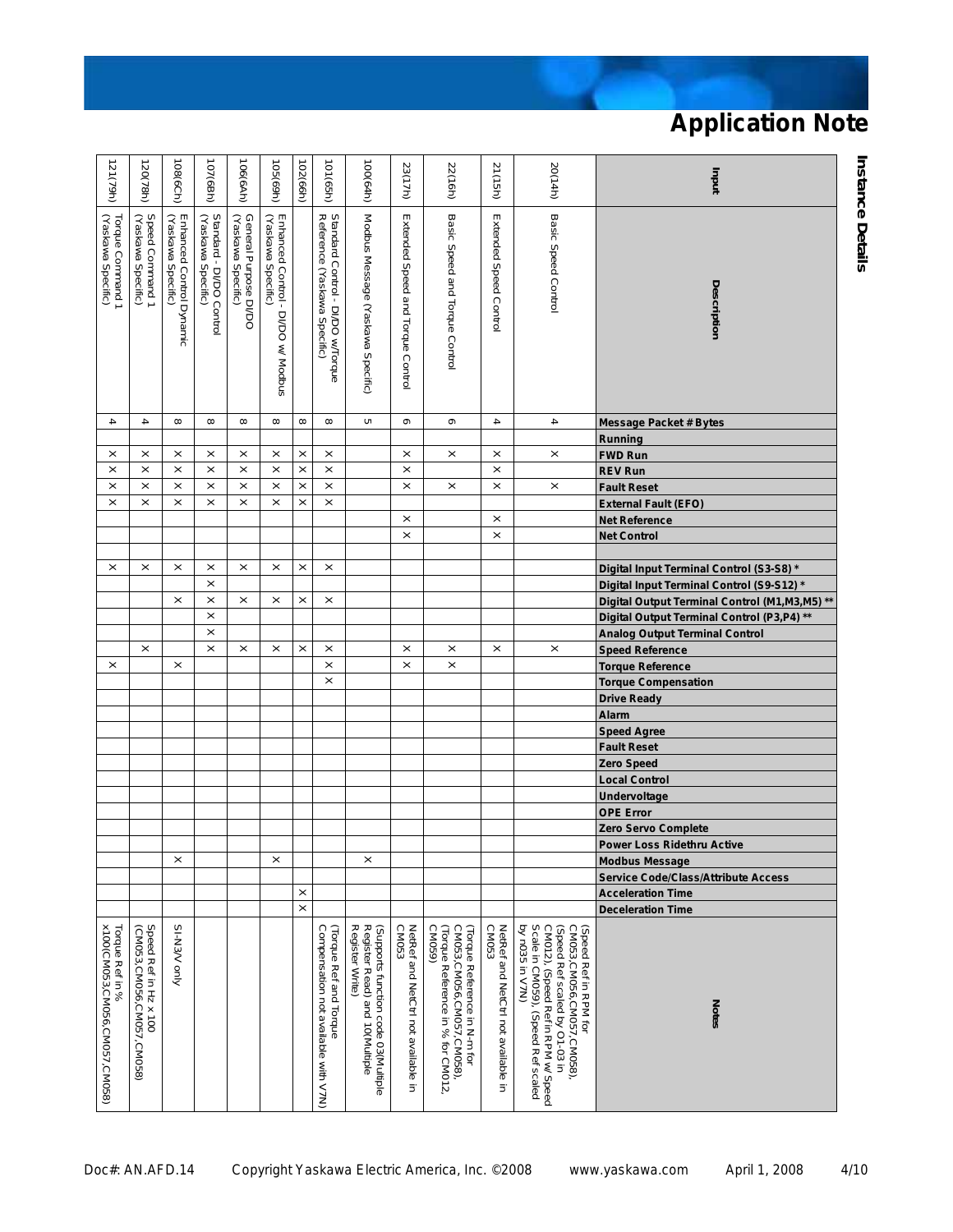| * Note: Input Terminal Support: P7 terminals S1 to S7. F7 terminals S1 to S8. G7 terminals S1 to S12. V7N terminals S1 to S7 (S5, S6, S7 availats P1, P2, M<br>** Note: Output Terminal Support: P7 terminals M1 and M3. F7 termi<br>Speed Command 3 (Yaskawa Specific)<br>Torque Command 3 (Yaskawa Specific)<br>Torque Command 2 (Yaskawa Specific)<br>Speed Command 2 (Yaskawa Specific)<br>Speed and Torque Command 1<br>Yaskawa Specific)<br>Description<br>$\infty$<br>$\infty$<br>თ<br>$\infty$<br>თ<br><b>Message Packet # Bytes</b><br>Running<br>$\times$<br>$\times$<br>×<br>×<br>×<br><b>FWD Run</b><br>$\times$<br>$\times$<br>$\times$<br><b>REV Run</b><br>$\times$<br>×<br>$\times$<br>$\times$<br>$\times$<br><b>Fault Reset</b><br>$\times$<br>$\times$<br>$\times$<br><b>External Fault (EFO)</b><br>$\times$<br>$\times$<br><b>Net Reference</b><br>$\times$<br>$\times$<br><b>Net Control</b><br>$\times$<br>×<br>$\times$<br>×<br>×<br>Digital Input Terminal Control (S3-S8)*<br>Digital Input Terminal Control (S9-S12)*<br>Digital Output Terminal Control (M1, M3, M5) **<br>Digital Output Terminal Control (P3,P4) **<br><b>Analog Output Terminal Control</b><br>$\times$<br>$\times$<br>×<br><b>Speed Reference</b><br>$\times$<br>$\times$<br>$\times$<br><b>Torque Reference</b><br>$\pmb{\times}$<br><b>Torque Compensation</b><br><b>Drive Ready</b><br><b>Alarm</b><br><b>Speed Agree</b><br><b>Fault Reset</b><br>Zero Speed<br><b>Local Control</b><br>Undervoltage<br><b>OPE Error</b><br>Zero Servo Complete<br><b>Power Loss Ridethru Active</b><br>MA Via DN).<br>Phe only via DN).<br><b>Modbus Message</b><br>×<br>$\times$<br><b>Service Code/Class/Attribute Access</b><br><b>Acceleration Time</b><br><b>Deceleration Time</b><br><b>Notes</b> |  | 26(7Eh) | 125(7Dh) | 124(7Ch) | 123(7Bh) | 122(7Ah) | Inqni |
|----------------------------------------------------------------------------------------------------------------------------------------------------------------------------------------------------------------------------------------------------------------------------------------------------------------------------------------------------------------------------------------------------------------------------------------------------------------------------------------------------------------------------------------------------------------------------------------------------------------------------------------------------------------------------------------------------------------------------------------------------------------------------------------------------------------------------------------------------------------------------------------------------------------------------------------------------------------------------------------------------------------------------------------------------------------------------------------------------------------------------------------------------------------------------------------------------------------------------------------------------------------------------------------------------------------------------------------------------------------------------------------------------------------------------------------------------------------------------------------------------------------------------------------------------------------------------------------------------------------------------------------------------------------------------------------------------------------------------------------------------------------------------------------------|--|---------|----------|----------|----------|----------|-------|
|                                                                                                                                                                                                                                                                                                                                                                                                                                                                                                                                                                                                                                                                                                                                                                                                                                                                                                                                                                                                                                                                                                                                                                                                                                                                                                                                                                                                                                                                                                                                                                                                                                                                                                                                                                                              |  |         |          |          |          |          |       |
|                                                                                                                                                                                                                                                                                                                                                                                                                                                                                                                                                                                                                                                                                                                                                                                                                                                                                                                                                                                                                                                                                                                                                                                                                                                                                                                                                                                                                                                                                                                                                                                                                                                                                                                                                                                              |  |         |          |          |          |          |       |
|                                                                                                                                                                                                                                                                                                                                                                                                                                                                                                                                                                                                                                                                                                                                                                                                                                                                                                                                                                                                                                                                                                                                                                                                                                                                                                                                                                                                                                                                                                                                                                                                                                                                                                                                                                                              |  |         |          |          |          |          |       |
|                                                                                                                                                                                                                                                                                                                                                                                                                                                                                                                                                                                                                                                                                                                                                                                                                                                                                                                                                                                                                                                                                                                                                                                                                                                                                                                                                                                                                                                                                                                                                                                                                                                                                                                                                                                              |  |         |          |          |          |          |       |
|                                                                                                                                                                                                                                                                                                                                                                                                                                                                                                                                                                                                                                                                                                                                                                                                                                                                                                                                                                                                                                                                                                                                                                                                                                                                                                                                                                                                                                                                                                                                                                                                                                                                                                                                                                                              |  |         |          |          |          |          |       |
|                                                                                                                                                                                                                                                                                                                                                                                                                                                                                                                                                                                                                                                                                                                                                                                                                                                                                                                                                                                                                                                                                                                                                                                                                                                                                                                                                                                                                                                                                                                                                                                                                                                                                                                                                                                              |  |         |          |          |          |          |       |
|                                                                                                                                                                                                                                                                                                                                                                                                                                                                                                                                                                                                                                                                                                                                                                                                                                                                                                                                                                                                                                                                                                                                                                                                                                                                                                                                                                                                                                                                                                                                                                                                                                                                                                                                                                                              |  |         |          |          |          |          |       |
|                                                                                                                                                                                                                                                                                                                                                                                                                                                                                                                                                                                                                                                                                                                                                                                                                                                                                                                                                                                                                                                                                                                                                                                                                                                                                                                                                                                                                                                                                                                                                                                                                                                                                                                                                                                              |  |         |          |          |          |          |       |
|                                                                                                                                                                                                                                                                                                                                                                                                                                                                                                                                                                                                                                                                                                                                                                                                                                                                                                                                                                                                                                                                                                                                                                                                                                                                                                                                                                                                                                                                                                                                                                                                                                                                                                                                                                                              |  |         |          |          |          |          |       |
|                                                                                                                                                                                                                                                                                                                                                                                                                                                                                                                                                                                                                                                                                                                                                                                                                                                                                                                                                                                                                                                                                                                                                                                                                                                                                                                                                                                                                                                                                                                                                                                                                                                                                                                                                                                              |  |         |          |          |          |          |       |
|                                                                                                                                                                                                                                                                                                                                                                                                                                                                                                                                                                                                                                                                                                                                                                                                                                                                                                                                                                                                                                                                                                                                                                                                                                                                                                                                                                                                                                                                                                                                                                                                                                                                                                                                                                                              |  |         |          |          |          |          |       |
|                                                                                                                                                                                                                                                                                                                                                                                                                                                                                                                                                                                                                                                                                                                                                                                                                                                                                                                                                                                                                                                                                                                                                                                                                                                                                                                                                                                                                                                                                                                                                                                                                                                                                                                                                                                              |  |         |          |          |          |          |       |
|                                                                                                                                                                                                                                                                                                                                                                                                                                                                                                                                                                                                                                                                                                                                                                                                                                                                                                                                                                                                                                                                                                                                                                                                                                                                                                                                                                                                                                                                                                                                                                                                                                                                                                                                                                                              |  |         |          |          |          |          |       |
|                                                                                                                                                                                                                                                                                                                                                                                                                                                                                                                                                                                                                                                                                                                                                                                                                                                                                                                                                                                                                                                                                                                                                                                                                                                                                                                                                                                                                                                                                                                                                                                                                                                                                                                                                                                              |  |         |          |          |          |          |       |
|                                                                                                                                                                                                                                                                                                                                                                                                                                                                                                                                                                                                                                                                                                                                                                                                                                                                                                                                                                                                                                                                                                                                                                                                                                                                                                                                                                                                                                                                                                                                                                                                                                                                                                                                                                                              |  |         |          |          |          |          |       |
|                                                                                                                                                                                                                                                                                                                                                                                                                                                                                                                                                                                                                                                                                                                                                                                                                                                                                                                                                                                                                                                                                                                                                                                                                                                                                                                                                                                                                                                                                                                                                                                                                                                                                                                                                                                              |  |         |          |          |          |          |       |
|                                                                                                                                                                                                                                                                                                                                                                                                                                                                                                                                                                                                                                                                                                                                                                                                                                                                                                                                                                                                                                                                                                                                                                                                                                                                                                                                                                                                                                                                                                                                                                                                                                                                                                                                                                                              |  |         |          |          |          |          |       |
|                                                                                                                                                                                                                                                                                                                                                                                                                                                                                                                                                                                                                                                                                                                                                                                                                                                                                                                                                                                                                                                                                                                                                                                                                                                                                                                                                                                                                                                                                                                                                                                                                                                                                                                                                                                              |  |         |          |          |          |          |       |
|                                                                                                                                                                                                                                                                                                                                                                                                                                                                                                                                                                                                                                                                                                                                                                                                                                                                                                                                                                                                                                                                                                                                                                                                                                                                                                                                                                                                                                                                                                                                                                                                                                                                                                                                                                                              |  |         |          |          |          |          |       |
|                                                                                                                                                                                                                                                                                                                                                                                                                                                                                                                                                                                                                                                                                                                                                                                                                                                                                                                                                                                                                                                                                                                                                                                                                                                                                                                                                                                                                                                                                                                                                                                                                                                                                                                                                                                              |  |         |          |          |          |          |       |
|                                                                                                                                                                                                                                                                                                                                                                                                                                                                                                                                                                                                                                                                                                                                                                                                                                                                                                                                                                                                                                                                                                                                                                                                                                                                                                                                                                                                                                                                                                                                                                                                                                                                                                                                                                                              |  |         |          |          |          |          |       |
|                                                                                                                                                                                                                                                                                                                                                                                                                                                                                                                                                                                                                                                                                                                                                                                                                                                                                                                                                                                                                                                                                                                                                                                                                                                                                                                                                                                                                                                                                                                                                                                                                                                                                                                                                                                              |  |         |          |          |          |          |       |
|                                                                                                                                                                                                                                                                                                                                                                                                                                                                                                                                                                                                                                                                                                                                                                                                                                                                                                                                                                                                                                                                                                                                                                                                                                                                                                                                                                                                                                                                                                                                                                                                                                                                                                                                                                                              |  |         |          |          |          |          |       |
|                                                                                                                                                                                                                                                                                                                                                                                                                                                                                                                                                                                                                                                                                                                                                                                                                                                                                                                                                                                                                                                                                                                                                                                                                                                                                                                                                                                                                                                                                                                                                                                                                                                                                                                                                                                              |  |         |          |          |          |          |       |
|                                                                                                                                                                                                                                                                                                                                                                                                                                                                                                                                                                                                                                                                                                                                                                                                                                                                                                                                                                                                                                                                                                                                                                                                                                                                                                                                                                                                                                                                                                                                                                                                                                                                                                                                                                                              |  |         |          |          |          |          |       |
|                                                                                                                                                                                                                                                                                                                                                                                                                                                                                                                                                                                                                                                                                                                                                                                                                                                                                                                                                                                                                                                                                                                                                                                                                                                                                                                                                                                                                                                                                                                                                                                                                                                                                                                                                                                              |  |         |          |          |          |          |       |
|                                                                                                                                                                                                                                                                                                                                                                                                                                                                                                                                                                                                                                                                                                                                                                                                                                                                                                                                                                                                                                                                                                                                                                                                                                                                                                                                                                                                                                                                                                                                                                                                                                                                                                                                                                                              |  |         |          |          |          |          |       |
|                                                                                                                                                                                                                                                                                                                                                                                                                                                                                                                                                                                                                                                                                                                                                                                                                                                                                                                                                                                                                                                                                                                                                                                                                                                                                                                                                                                                                                                                                                                                                                                                                                                                                                                                                                                              |  |         |          |          |          |          |       |
|                                                                                                                                                                                                                                                                                                                                                                                                                                                                                                                                                                                                                                                                                                                                                                                                                                                                                                                                                                                                                                                                                                                                                                                                                                                                                                                                                                                                                                                                                                                                                                                                                                                                                                                                                                                              |  |         |          |          |          |          |       |
|                                                                                                                                                                                                                                                                                                                                                                                                                                                                                                                                                                                                                                                                                                                                                                                                                                                                                                                                                                                                                                                                                                                                                                                                                                                                                                                                                                                                                                                                                                                                                                                                                                                                                                                                                                                              |  |         |          |          |          |          |       |
|                                                                                                                                                                                                                                                                                                                                                                                                                                                                                                                                                                                                                                                                                                                                                                                                                                                                                                                                                                                                                                                                                                                                                                                                                                                                                                                                                                                                                                                                                                                                                                                                                                                                                                                                                                                              |  |         |          |          |          |          |       |
|                                                                                                                                                                                                                                                                                                                                                                                                                                                                                                                                                                                                                                                                                                                                                                                                                                                                                                                                                                                                                                                                                                                                                                                                                                                                                                                                                                                                                                                                                                                                                                                                                                                                                                                                                                                              |  |         |          |          |          |          |       |
|                                                                                                                                                                                                                                                                                                                                                                                                                                                                                                                                                                                                                                                                                                                                                                                                                                                                                                                                                                                                                                                                                                                                                                                                                                                                                                                                                                                                                                                                                                                                                                                                                                                                                                                                                                                              |  |         |          |          |          |          |       |
|                                                                                                                                                                                                                                                                                                                                                                                                                                                                                                                                                                                                                                                                                                                                                                                                                                                                                                                                                                                                                                                                                                                                                                                                                                                                                                                                                                                                                                                                                                                                                                                                                                                                                                                                                                                              |  |         |          |          |          |          |       |
|                                                                                                                                                                                                                                                                                                                                                                                                                                                                                                                                                                                                                                                                                                                                                                                                                                                                                                                                                                                                                                                                                                                                                                                                                                                                                                                                                                                                                                                                                                                                                                                                                                                                                                                                                                                              |  |         |          |          |          |          |       |

**Instance Details (Continued)**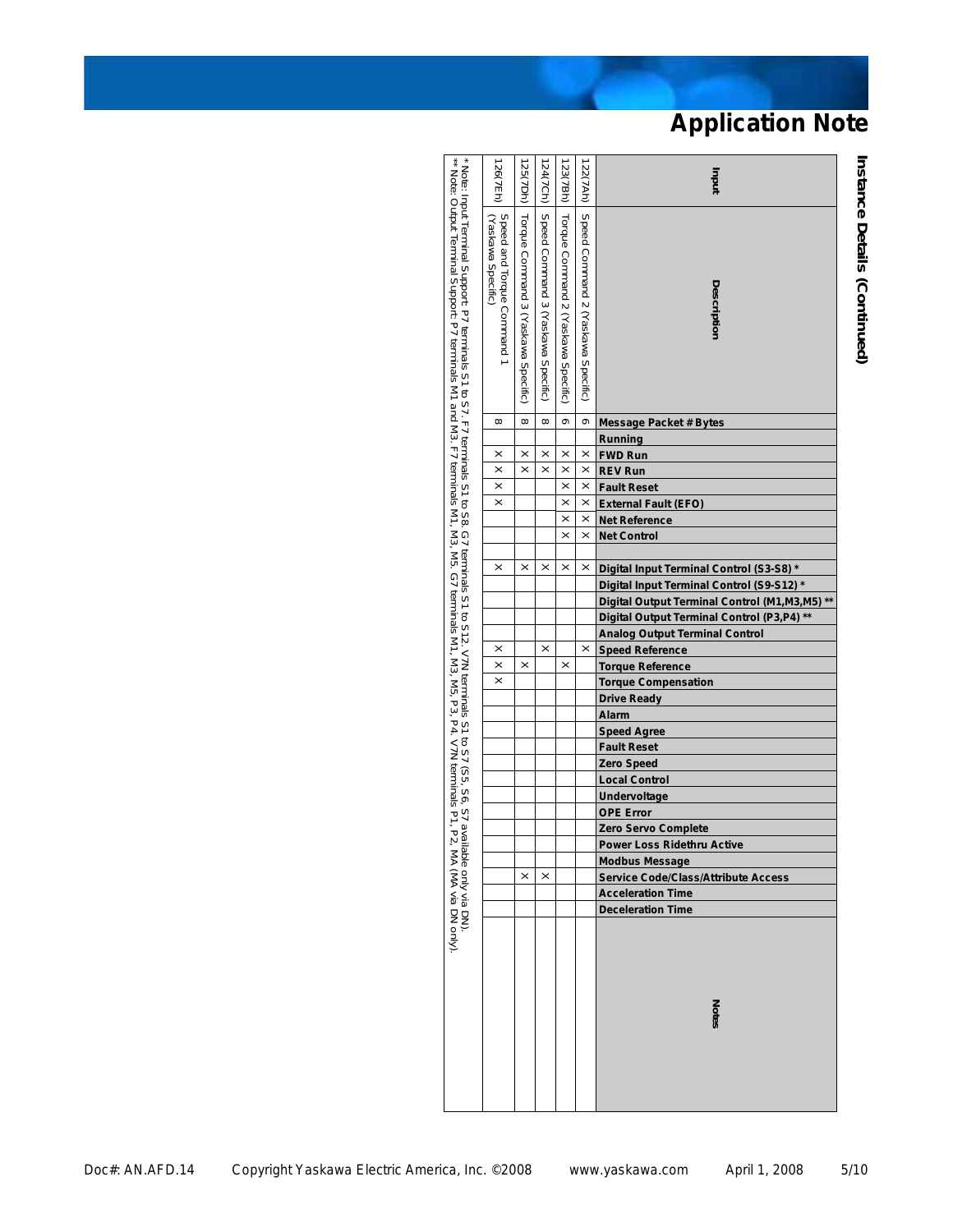| 136(88h)                                      | 135(87h)                               | 134(86h)                             | 132(84h)                                                                   | 131 (83h)                                   | 130(82h)                                       | 73(49h)                                                                                            | 72(48h)                                                                          | 71(47h)                                                                                           | 70(46h)                                                                                                                                          | putput                                       |
|-----------------------------------------------|----------------------------------------|--------------------------------------|----------------------------------------------------------------------------|---------------------------------------------|------------------------------------------------|----------------------------------------------------------------------------------------------------|----------------------------------------------------------------------------------|---------------------------------------------------------------------------------------------------|--------------------------------------------------------------------------------------------------------------------------------------------------|----------------------------------------------|
| Speed and Torque Status<br>(Yaskawa Specific) | Current Status 2<br>(Yaskawa Specific) | Speed Status 2<br>(Yaskawa Specific) | Speed and Current Status<br>(Yaskawa Specific)<br>$\overline{\phantom{0}}$ | Current Status 1<br>(Yaskawa Specific)      | Speed Status 1<br>(Yaskawa Specific)           | Extended Speed and Torque Status                                                                   | Basic Speed and Torque Status                                                    | Extended Speed Status                                                                             | Basic Speed Status                                                                                                                               | <b>Description</b>                           |
| $\infty$                                      | $\infty$                               | $\infty$                             | တ                                                                          | 4                                           | $\overline{\mathbf{4}}$                        | တ                                                                                                  | თ                                                                                | 4                                                                                                 | 4                                                                                                                                                | # Bytes                                      |
| $\times$                                      | $\times$                               | ×                                    | $\times$                                                                   | $\times$                                    | $\times$                                       |                                                                                                    |                                                                                  |                                                                                                   |                                                                                                                                                  | Running                                      |
|                                               |                                        |                                      |                                                                            |                                             |                                                | $\times$                                                                                           | $\times$                                                                         | $\times$                                                                                          | $\times$                                                                                                                                         | <b>Running FWD</b>                           |
| ×                                             | $\times$                               | $\times$                             | $\times$                                                                   | ×                                           | $\times$                                       | $\times$                                                                                           |                                                                                  | $\boldsymbol{\times}$                                                                             |                                                                                                                                                  | <b>Running REV</b>                           |
| $\times$                                      | $\times$                               | $\times$                             | $\times$                                                                   | $\times$                                    | ×                                              | $\times$                                                                                           | $\times$                                                                         | $\boldsymbol{\times}$                                                                             | $\pmb{\times}$                                                                                                                                   | <b>Fault</b>                                 |
| $\times$                                      | $\times$                               | $\times$                             | $\times$                                                                   | $\times$                                    | $\times$                                       | $\times$                                                                                           |                                                                                  | $\times$                                                                                          |                                                                                                                                                  | <b>Alarm</b>                                 |
|                                               |                                        |                                      |                                                                            |                                             |                                                | $\times$                                                                                           |                                                                                  | $\times$                                                                                          |                                                                                                                                                  | <b>Net Reference</b>                         |
|                                               |                                        |                                      |                                                                            |                                             |                                                | $\times$                                                                                           |                                                                                  | $\times$                                                                                          |                                                                                                                                                  | <b>Net Control</b>                           |
|                                               |                                        |                                      |                                                                            |                                             |                                                | $\times$                                                                                           |                                                                                  | $\times$                                                                                          |                                                                                                                                                  | <b>Drive State</b>                           |
|                                               |                                        |                                      |                                                                            |                                             |                                                |                                                                                                    |                                                                                  |                                                                                                   |                                                                                                                                                  | <b>Digital Input Terminal Status (S3-S8)</b> |
|                                               |                                        |                                      |                                                                            |                                             |                                                |                                                                                                    |                                                                                  |                                                                                                   |                                                                                                                                                  | Digital Input Status (S9-S12)                |
| ×                                             |                                        |                                      | $\boldsymbol{\times}$                                                      | ×                                           | ×                                              |                                                                                                    |                                                                                  |                                                                                                   |                                                                                                                                                  | Digital Output Terminal Status (M1, M3, M5)  |
|                                               |                                        |                                      |                                                                            |                                             |                                                |                                                                                                    |                                                                                  |                                                                                                   |                                                                                                                                                  | Digital Output Terminal Status (P3,P4)       |
|                                               |                                        |                                      |                                                                            |                                             |                                                |                                                                                                    |                                                                                  |                                                                                                   |                                                                                                                                                  |                                              |
|                                               |                                        |                                      |                                                                            |                                             |                                                |                                                                                                    |                                                                                  |                                                                                                   |                                                                                                                                                  | <b>Analog Input Monitor</b>                  |
| ×                                             |                                        | $\times$                             | $\boldsymbol{\times}$                                                      | $\times$                                    | ×                                              | $\boldsymbol{\times}$                                                                              | ×                                                                                | $\times$                                                                                          | $\pmb{\times}$                                                                                                                                   | <b>Motor Speed</b>                           |
| $\times$                                      |                                        |                                      |                                                                            |                                             |                                                | $\times$                                                                                           | $\times$                                                                         |                                                                                                   |                                                                                                                                                  | <b>Motor Torque</b>                          |
| $\times$                                      |                                        |                                      |                                                                            |                                             |                                                |                                                                                                    |                                                                                  |                                                                                                   |                                                                                                                                                  | <b>Speed Reference</b>                       |
| $\times$                                      | $\times$                               | $\boldsymbol{\times}$                | $\times$                                                                   | $\times$                                    | $\times$                                       | $\times$                                                                                           |                                                                                  | $\times$                                                                                          |                                                                                                                                                  | <b>Drive Ready</b>                           |
| ×                                             |                                        |                                      | $\times$                                                                   | $\times$                                    | ×                                              |                                                                                                    |                                                                                  |                                                                                                   |                                                                                                                                                  | <b>Motor Selection</b>                       |
| $\times$                                      | $\times$                               | $\boldsymbol{\times}$                | $\times$                                                                   | $\times$                                    | $\times$                                       | $\times$                                                                                           |                                                                                  | $\times$                                                                                          |                                                                                                                                                  | <b>Speed Agree</b>                           |
| $\times$                                      | $\times$                               | $\times$                             | $\times$                                                                   | $\times$                                    | $\times$                                       |                                                                                                    |                                                                                  |                                                                                                   |                                                                                                                                                  | <b>Fault Reset Active</b>                    |
| $\times$                                      | $\times$                               | $\times$                             | $\times$                                                                   | $\times$                                    | $\times$                                       |                                                                                                    |                                                                                  |                                                                                                   |                                                                                                                                                  | <b>Zero Speed</b>                            |
| $\times$                                      |                                        |                                      | $\times$                                                                   | $\times$                                    | $\times$                                       |                                                                                                    |                                                                                  |                                                                                                   |                                                                                                                                                  | <b>Local/Remote Indication</b>               |
| $\times$                                      |                                        |                                      | $\times$                                                                   | $\times$                                    | $\times$                                       |                                                                                                    |                                                                                  |                                                                                                   |                                                                                                                                                  | <b>During Ridethru</b>                       |
|                                               |                                        |                                      |                                                                            |                                             |                                                |                                                                                                    |                                                                                  |                                                                                                   |                                                                                                                                                  | <b>OPE Error</b>                             |
| ×                                             |                                        |                                      | ×                                                                          | ×                                           | $\times$                                       |                                                                                                    |                                                                                  |                                                                                                   |                                                                                                                                                  | Zero Servo Complete                          |
|                                               |                                        |                                      |                                                                            |                                             |                                                |                                                                                                    |                                                                                  |                                                                                                   |                                                                                                                                                  | <b>Modbus Message</b>                        |
|                                               | ×                                      |                                      | ×                                                                          | ×                                           |                                                |                                                                                                    |                                                                                  |                                                                                                   |                                                                                                                                                  | <b>Motor Current</b>                         |
|                                               |                                        |                                      |                                                                            |                                             |                                                |                                                                                                    |                                                                                  |                                                                                                   |                                                                                                                                                  | Undervoltage                                 |
|                                               | $\times$                               | ×                                    |                                                                            |                                             |                                                |                                                                                                    |                                                                                  |                                                                                                   |                                                                                                                                                  | <b>Service Code/Class/Attribute Access</b>   |
| Speed Ref in Hz x 100<br>(CM056,CM057,CM058)  |                                        |                                      |                                                                            | Motor Current in Amps<br>CM056,CM057,CM058) | Motor Speed in Hz x 100<br>(CM056,CM057,CM058) | (Drive State applies to<br>CM056,CM057,CM058 only)<br>NetRef and NetCtrl not available<br>in CM053 | CM056,CM057,CM058), (Motor<br>Torque in % for CM012)<br>(Motor Torque in N-m for | CM056,CM057,CM058 only)<br>NetRef and NetCtrl not available<br>in CM053<br>Drive State applies to | Speed as scaled by O1-03 for<br>Speed Scale in CM059)<br>CM012), (Motor Speed in RPM w/<br>CM056,CM057,CM058), (Motor<br>(Motor Speed in RPM for | Notes                                        |

**Instance Details (Continued)**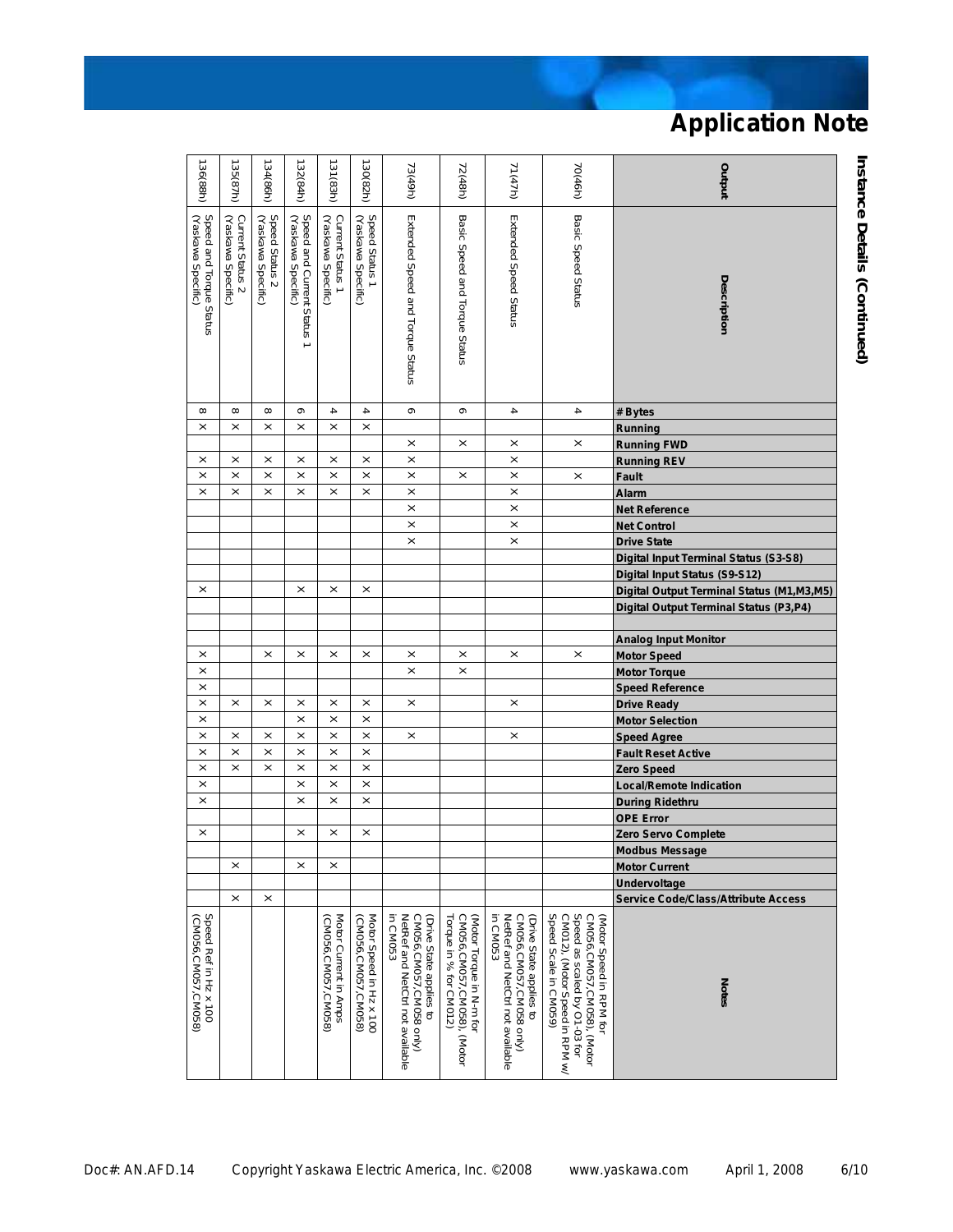| 100/64h) - Note 2 Command Object (Yaskawa Specific)<br>101/65h) - Note 2 Status Object (Yaskawa Specific)<br>Note 1: This description applies to the CM059 and CM012 options.<br>Note 2: This description applies to the CM056, CM057, and CM058<br>SO <sub>3</sub><br>Modbus Message (Yaskawa Specific)<br>Standard Control - Drive Status w/<br>Fout, Iout, Tref (Yaskawa Specific)<br>Enhanced Control Dynamic<br>(Yaskawa Specific)<br>Standard - DI/DO Control<br>General Purpose DI/DO<br>(Yaskawa Specific)<br>Enhanced Control - Drive status w/<br>Modbus (Yaskawa Specific)<br>Accel/Decel Time Control<br>(Yaskawa Specific)<br>(Yaskawa Specific)<br>Description<br>c<br>$^{\circ}$<br>$\infty$<br>$\infty$<br>$\infty$<br>$^{\circ}$<br>$\infty$<br>$\infty$<br># Bytes<br>$\times$<br>$\times$<br>$\times$<br>$\times$<br>$\times$<br>$\times$<br>Running<br>$\times$<br>$\times$<br>×<br><b>Running FWD</b><br>$\times$<br>$\times$<br>$\times$<br>×<br>×<br>×<br>$\times$<br><b>Running REV</b><br>$\times$<br>$\times$<br>$\times$<br>$\times$<br>$\times$<br>$\times$<br>$\times$<br>Fault<br>$\times$<br>$\times$<br>$\times$<br>$\times$<br>$\times$<br>$\times$<br>$\times$<br>Alarm<br>$\times$<br>Net Reference<br>$\times$<br><b>Net Control</b><br><b>Drive State</b><br>$\times$<br>×<br>$\times$<br>Digital Input Terminal Status (S3-S8)<br>$\times$<br>$\times$<br>Digital Input Status (S9-S12)<br>$\times$<br>×<br>$\times$<br>$\times$<br>$\times$<br>Digital Output Terminal Status (M1,M3,M5)<br>$\times$<br>Digital Output Terminal Status (P3,P4)<br>$\times$<br><b>Analog Input Monitor</b><br>$\times$<br>$\times$<br>$\times$<br>×<br>$\times$<br>$\times$<br><b>Motor Speed</b><br>$\times$<br>$\times$<br><b>Motor Torque</b><br>$\times$<br><b>Speed Reference</b><br>$\times$<br>$\times$<br>$\times$<br>$\times$<br>$\times$<br><b>Drive Ready</b><br>$\times$<br><b>Motor Selection</b><br>$\times$<br>$\times$<br>$\times$<br>$\times$<br>$\times$<br><b>Speed Agree</b><br>$\times$<br>$\times$<br>$\times$<br>$\times$<br>×<br>$\times$<br><b>Fault Reset Active</b><br>$\times$<br>$\times$<br>$\times$<br>$\times$<br>$\times$<br>$\times$<br><b>Zero Speed</b><br>$\times$<br>$\times$<br>$\times$<br>$\times$<br>$\times$<br><b>Local/Remote Indication</b><br><b>During Ridethru</b><br>$\times$<br>$\times$<br>$\times$<br>$\times$<br>$\times$<br>$\times$<br>OPE Error<br>$\times$<br>$\times$<br>Zero Servo Complete<br>$\times$<br>×<br>$\times$<br><b>Modbus Message</b><br>×<br>×<br>×<br><b>Motor Current</b><br>$\times$<br>$\times$<br>$\times$<br>$\times$<br>$\times$<br>$\times$<br>Undervoltage<br><b>Service Code/Class/Attribute Access</b><br>SI-N3/V only<br>SI-N3/V only<br>(Supports function code<br>03 (Multiple Register Read) and<br>Ridethru not available in CM059),<br>(During UV not available with<br>CM012)<br>(Motor Torque and During<br>10 (Multiple Register Write)<br><b>Notes</b> | 102(66h) - Note 2<br>103(67h) - Note 2<br>104(67h) - Note 2 |  | 199(C7h) | 158(9Eh) | 157(9Dh) | 156(9Ch) | 155 (9Bh) | 152(98h) | 151 (97h) | (150(96h) | putput |
|----------------------------------------------------------------------------------------------------------------------------------------------------------------------------------------------------------------------------------------------------------------------------------------------------------------------------------------------------------------------------------------------------------------------------------------------------------------------------------------------------------------------------------------------------------------------------------------------------------------------------------------------------------------------------------------------------------------------------------------------------------------------------------------------------------------------------------------------------------------------------------------------------------------------------------------------------------------------------------------------------------------------------------------------------------------------------------------------------------------------------------------------------------------------------------------------------------------------------------------------------------------------------------------------------------------------------------------------------------------------------------------------------------------------------------------------------------------------------------------------------------------------------------------------------------------------------------------------------------------------------------------------------------------------------------------------------------------------------------------------------------------------------------------------------------------------------------------------------------------------------------------------------------------------------------------------------------------------------------------------------------------------------------------------------------------------------------------------------------------------------------------------------------------------------------------------------------------------------------------------------------------------------------------------------------------------------------------------------------------------------------------------------------------------------------------------------------------------------------------------------------------------------------------------------------------------------------------------------------------------------------------------------------------------------------------------------------------------------------------------------------------------------------------------------------------------------------------------------------------------------------------------------------------------------------------------------------------------------|-------------------------------------------------------------|--|----------|----------|----------|----------|-----------|----------|-----------|-----------|--------|
|                                                                                                                                                                                                                                                                                                                                                                                                                                                                                                                                                                                                                                                                                                                                                                                                                                                                                                                                                                                                                                                                                                                                                                                                                                                                                                                                                                                                                                                                                                                                                                                                                                                                                                                                                                                                                                                                                                                                                                                                                                                                                                                                                                                                                                                                                                                                                                                                                                                                                                                                                                                                                                                                                                                                                                                                                                                                                                                                                                            |                                                             |  |          |          |          |          |           |          |           |           |        |
|                                                                                                                                                                                                                                                                                                                                                                                                                                                                                                                                                                                                                                                                                                                                                                                                                                                                                                                                                                                                                                                                                                                                                                                                                                                                                                                                                                                                                                                                                                                                                                                                                                                                                                                                                                                                                                                                                                                                                                                                                                                                                                                                                                                                                                                                                                                                                                                                                                                                                                                                                                                                                                                                                                                                                                                                                                                                                                                                                                            |                                                             |  |          |          |          |          |           |          |           |           |        |
|                                                                                                                                                                                                                                                                                                                                                                                                                                                                                                                                                                                                                                                                                                                                                                                                                                                                                                                                                                                                                                                                                                                                                                                                                                                                                                                                                                                                                                                                                                                                                                                                                                                                                                                                                                                                                                                                                                                                                                                                                                                                                                                                                                                                                                                                                                                                                                                                                                                                                                                                                                                                                                                                                                                                                                                                                                                                                                                                                                            |                                                             |  |          |          |          |          |           |          |           |           |        |
|                                                                                                                                                                                                                                                                                                                                                                                                                                                                                                                                                                                                                                                                                                                                                                                                                                                                                                                                                                                                                                                                                                                                                                                                                                                                                                                                                                                                                                                                                                                                                                                                                                                                                                                                                                                                                                                                                                                                                                                                                                                                                                                                                                                                                                                                                                                                                                                                                                                                                                                                                                                                                                                                                                                                                                                                                                                                                                                                                                            |                                                             |  |          |          |          |          |           |          |           |           |        |
|                                                                                                                                                                                                                                                                                                                                                                                                                                                                                                                                                                                                                                                                                                                                                                                                                                                                                                                                                                                                                                                                                                                                                                                                                                                                                                                                                                                                                                                                                                                                                                                                                                                                                                                                                                                                                                                                                                                                                                                                                                                                                                                                                                                                                                                                                                                                                                                                                                                                                                                                                                                                                                                                                                                                                                                                                                                                                                                                                                            |                                                             |  |          |          |          |          |           |          |           |           |        |
|                                                                                                                                                                                                                                                                                                                                                                                                                                                                                                                                                                                                                                                                                                                                                                                                                                                                                                                                                                                                                                                                                                                                                                                                                                                                                                                                                                                                                                                                                                                                                                                                                                                                                                                                                                                                                                                                                                                                                                                                                                                                                                                                                                                                                                                                                                                                                                                                                                                                                                                                                                                                                                                                                                                                                                                                                                                                                                                                                                            |                                                             |  |          |          |          |          |           |          |           |           |        |
|                                                                                                                                                                                                                                                                                                                                                                                                                                                                                                                                                                                                                                                                                                                                                                                                                                                                                                                                                                                                                                                                                                                                                                                                                                                                                                                                                                                                                                                                                                                                                                                                                                                                                                                                                                                                                                                                                                                                                                                                                                                                                                                                                                                                                                                                                                                                                                                                                                                                                                                                                                                                                                                                                                                                                                                                                                                                                                                                                                            |                                                             |  |          |          |          |          |           |          |           |           |        |
|                                                                                                                                                                                                                                                                                                                                                                                                                                                                                                                                                                                                                                                                                                                                                                                                                                                                                                                                                                                                                                                                                                                                                                                                                                                                                                                                                                                                                                                                                                                                                                                                                                                                                                                                                                                                                                                                                                                                                                                                                                                                                                                                                                                                                                                                                                                                                                                                                                                                                                                                                                                                                                                                                                                                                                                                                                                                                                                                                                            |                                                             |  |          |          |          |          |           |          |           |           |        |
|                                                                                                                                                                                                                                                                                                                                                                                                                                                                                                                                                                                                                                                                                                                                                                                                                                                                                                                                                                                                                                                                                                                                                                                                                                                                                                                                                                                                                                                                                                                                                                                                                                                                                                                                                                                                                                                                                                                                                                                                                                                                                                                                                                                                                                                                                                                                                                                                                                                                                                                                                                                                                                                                                                                                                                                                                                                                                                                                                                            |                                                             |  |          |          |          |          |           |          |           |           |        |
|                                                                                                                                                                                                                                                                                                                                                                                                                                                                                                                                                                                                                                                                                                                                                                                                                                                                                                                                                                                                                                                                                                                                                                                                                                                                                                                                                                                                                                                                                                                                                                                                                                                                                                                                                                                                                                                                                                                                                                                                                                                                                                                                                                                                                                                                                                                                                                                                                                                                                                                                                                                                                                                                                                                                                                                                                                                                                                                                                                            |                                                             |  |          |          |          |          |           |          |           |           |        |
|                                                                                                                                                                                                                                                                                                                                                                                                                                                                                                                                                                                                                                                                                                                                                                                                                                                                                                                                                                                                                                                                                                                                                                                                                                                                                                                                                                                                                                                                                                                                                                                                                                                                                                                                                                                                                                                                                                                                                                                                                                                                                                                                                                                                                                                                                                                                                                                                                                                                                                                                                                                                                                                                                                                                                                                                                                                                                                                                                                            |                                                             |  |          |          |          |          |           |          |           |           |        |
|                                                                                                                                                                                                                                                                                                                                                                                                                                                                                                                                                                                                                                                                                                                                                                                                                                                                                                                                                                                                                                                                                                                                                                                                                                                                                                                                                                                                                                                                                                                                                                                                                                                                                                                                                                                                                                                                                                                                                                                                                                                                                                                                                                                                                                                                                                                                                                                                                                                                                                                                                                                                                                                                                                                                                                                                                                                                                                                                                                            |                                                             |  |          |          |          |          |           |          |           |           |        |
|                                                                                                                                                                                                                                                                                                                                                                                                                                                                                                                                                                                                                                                                                                                                                                                                                                                                                                                                                                                                                                                                                                                                                                                                                                                                                                                                                                                                                                                                                                                                                                                                                                                                                                                                                                                                                                                                                                                                                                                                                                                                                                                                                                                                                                                                                                                                                                                                                                                                                                                                                                                                                                                                                                                                                                                                                                                                                                                                                                            |                                                             |  |          |          |          |          |           |          |           |           |        |
|                                                                                                                                                                                                                                                                                                                                                                                                                                                                                                                                                                                                                                                                                                                                                                                                                                                                                                                                                                                                                                                                                                                                                                                                                                                                                                                                                                                                                                                                                                                                                                                                                                                                                                                                                                                                                                                                                                                                                                                                                                                                                                                                                                                                                                                                                                                                                                                                                                                                                                                                                                                                                                                                                                                                                                                                                                                                                                                                                                            |                                                             |  |          |          |          |          |           |          |           |           |        |
|                                                                                                                                                                                                                                                                                                                                                                                                                                                                                                                                                                                                                                                                                                                                                                                                                                                                                                                                                                                                                                                                                                                                                                                                                                                                                                                                                                                                                                                                                                                                                                                                                                                                                                                                                                                                                                                                                                                                                                                                                                                                                                                                                                                                                                                                                                                                                                                                                                                                                                                                                                                                                                                                                                                                                                                                                                                                                                                                                                            |                                                             |  |          |          |          |          |           |          |           |           |        |
|                                                                                                                                                                                                                                                                                                                                                                                                                                                                                                                                                                                                                                                                                                                                                                                                                                                                                                                                                                                                                                                                                                                                                                                                                                                                                                                                                                                                                                                                                                                                                                                                                                                                                                                                                                                                                                                                                                                                                                                                                                                                                                                                                                                                                                                                                                                                                                                                                                                                                                                                                                                                                                                                                                                                                                                                                                                                                                                                                                            |                                                             |  |          |          |          |          |           |          |           |           |        |
|                                                                                                                                                                                                                                                                                                                                                                                                                                                                                                                                                                                                                                                                                                                                                                                                                                                                                                                                                                                                                                                                                                                                                                                                                                                                                                                                                                                                                                                                                                                                                                                                                                                                                                                                                                                                                                                                                                                                                                                                                                                                                                                                                                                                                                                                                                                                                                                                                                                                                                                                                                                                                                                                                                                                                                                                                                                                                                                                                                            |                                                             |  |          |          |          |          |           |          |           |           |        |
|                                                                                                                                                                                                                                                                                                                                                                                                                                                                                                                                                                                                                                                                                                                                                                                                                                                                                                                                                                                                                                                                                                                                                                                                                                                                                                                                                                                                                                                                                                                                                                                                                                                                                                                                                                                                                                                                                                                                                                                                                                                                                                                                                                                                                                                                                                                                                                                                                                                                                                                                                                                                                                                                                                                                                                                                                                                                                                                                                                            |                                                             |  |          |          |          |          |           |          |           |           |        |
|                                                                                                                                                                                                                                                                                                                                                                                                                                                                                                                                                                                                                                                                                                                                                                                                                                                                                                                                                                                                                                                                                                                                                                                                                                                                                                                                                                                                                                                                                                                                                                                                                                                                                                                                                                                                                                                                                                                                                                                                                                                                                                                                                                                                                                                                                                                                                                                                                                                                                                                                                                                                                                                                                                                                                                                                                                                                                                                                                                            |                                                             |  |          |          |          |          |           |          |           |           |        |
|                                                                                                                                                                                                                                                                                                                                                                                                                                                                                                                                                                                                                                                                                                                                                                                                                                                                                                                                                                                                                                                                                                                                                                                                                                                                                                                                                                                                                                                                                                                                                                                                                                                                                                                                                                                                                                                                                                                                                                                                                                                                                                                                                                                                                                                                                                                                                                                                                                                                                                                                                                                                                                                                                                                                                                                                                                                                                                                                                                            |                                                             |  |          |          |          |          |           |          |           |           |        |
|                                                                                                                                                                                                                                                                                                                                                                                                                                                                                                                                                                                                                                                                                                                                                                                                                                                                                                                                                                                                                                                                                                                                                                                                                                                                                                                                                                                                                                                                                                                                                                                                                                                                                                                                                                                                                                                                                                                                                                                                                                                                                                                                                                                                                                                                                                                                                                                                                                                                                                                                                                                                                                                                                                                                                                                                                                                                                                                                                                            |                                                             |  |          |          |          |          |           |          |           |           |        |
|                                                                                                                                                                                                                                                                                                                                                                                                                                                                                                                                                                                                                                                                                                                                                                                                                                                                                                                                                                                                                                                                                                                                                                                                                                                                                                                                                                                                                                                                                                                                                                                                                                                                                                                                                                                                                                                                                                                                                                                                                                                                                                                                                                                                                                                                                                                                                                                                                                                                                                                                                                                                                                                                                                                                                                                                                                                                                                                                                                            |                                                             |  |          |          |          |          |           |          |           |           |        |
|                                                                                                                                                                                                                                                                                                                                                                                                                                                                                                                                                                                                                                                                                                                                                                                                                                                                                                                                                                                                                                                                                                                                                                                                                                                                                                                                                                                                                                                                                                                                                                                                                                                                                                                                                                                                                                                                                                                                                                                                                                                                                                                                                                                                                                                                                                                                                                                                                                                                                                                                                                                                                                                                                                                                                                                                                                                                                                                                                                            |                                                             |  |          |          |          |          |           |          |           |           |        |
|                                                                                                                                                                                                                                                                                                                                                                                                                                                                                                                                                                                                                                                                                                                                                                                                                                                                                                                                                                                                                                                                                                                                                                                                                                                                                                                                                                                                                                                                                                                                                                                                                                                                                                                                                                                                                                                                                                                                                                                                                                                                                                                                                                                                                                                                                                                                                                                                                                                                                                                                                                                                                                                                                                                                                                                                                                                                                                                                                                            |                                                             |  |          |          |          |          |           |          |           |           |        |
|                                                                                                                                                                                                                                                                                                                                                                                                                                                                                                                                                                                                                                                                                                                                                                                                                                                                                                                                                                                                                                                                                                                                                                                                                                                                                                                                                                                                                                                                                                                                                                                                                                                                                                                                                                                                                                                                                                                                                                                                                                                                                                                                                                                                                                                                                                                                                                                                                                                                                                                                                                                                                                                                                                                                                                                                                                                                                                                                                                            |                                                             |  |          |          |          |          |           |          |           |           |        |
|                                                                                                                                                                                                                                                                                                                                                                                                                                                                                                                                                                                                                                                                                                                                                                                                                                                                                                                                                                                                                                                                                                                                                                                                                                                                                                                                                                                                                                                                                                                                                                                                                                                                                                                                                                                                                                                                                                                                                                                                                                                                                                                                                                                                                                                                                                                                                                                                                                                                                                                                                                                                                                                                                                                                                                                                                                                                                                                                                                            |                                                             |  |          |          |          |          |           |          |           |           |        |
|                                                                                                                                                                                                                                                                                                                                                                                                                                                                                                                                                                                                                                                                                                                                                                                                                                                                                                                                                                                                                                                                                                                                                                                                                                                                                                                                                                                                                                                                                                                                                                                                                                                                                                                                                                                                                                                                                                                                                                                                                                                                                                                                                                                                                                                                                                                                                                                                                                                                                                                                                                                                                                                                                                                                                                                                                                                                                                                                                                            |                                                             |  |          |          |          |          |           |          |           |           |        |
|                                                                                                                                                                                                                                                                                                                                                                                                                                                                                                                                                                                                                                                                                                                                                                                                                                                                                                                                                                                                                                                                                                                                                                                                                                                                                                                                                                                                                                                                                                                                                                                                                                                                                                                                                                                                                                                                                                                                                                                                                                                                                                                                                                                                                                                                                                                                                                                                                                                                                                                                                                                                                                                                                                                                                                                                                                                                                                                                                                            |                                                             |  |          |          |          |          |           |          |           |           |        |
|                                                                                                                                                                                                                                                                                                                                                                                                                                                                                                                                                                                                                                                                                                                                                                                                                                                                                                                                                                                                                                                                                                                                                                                                                                                                                                                                                                                                                                                                                                                                                                                                                                                                                                                                                                                                                                                                                                                                                                                                                                                                                                                                                                                                                                                                                                                                                                                                                                                                                                                                                                                                                                                                                                                                                                                                                                                                                                                                                                            |                                                             |  |          |          |          |          |           |          |           |           |        |
|                                                                                                                                                                                                                                                                                                                                                                                                                                                                                                                                                                                                                                                                                                                                                                                                                                                                                                                                                                                                                                                                                                                                                                                                                                                                                                                                                                                                                                                                                                                                                                                                                                                                                                                                                                                                                                                                                                                                                                                                                                                                                                                                                                                                                                                                                                                                                                                                                                                                                                                                                                                                                                                                                                                                                                                                                                                                                                                                                                            |                                                             |  |          |          |          |          |           |          |           |           |        |
|                                                                                                                                                                                                                                                                                                                                                                                                                                                                                                                                                                                                                                                                                                                                                                                                                                                                                                                                                                                                                                                                                                                                                                                                                                                                                                                                                                                                                                                                                                                                                                                                                                                                                                                                                                                                                                                                                                                                                                                                                                                                                                                                                                                                                                                                                                                                                                                                                                                                                                                                                                                                                                                                                                                                                                                                                                                                                                                                                                            |                                                             |  |          |          |          |          |           |          |           |           |        |
|                                                                                                                                                                                                                                                                                                                                                                                                                                                                                                                                                                                                                                                                                                                                                                                                                                                                                                                                                                                                                                                                                                                                                                                                                                                                                                                                                                                                                                                                                                                                                                                                                                                                                                                                                                                                                                                                                                                                                                                                                                                                                                                                                                                                                                                                                                                                                                                                                                                                                                                                                                                                                                                                                                                                                                                                                                                                                                                                                                            |                                                             |  |          |          |          |          |           |          |           |           |        |
|                                                                                                                                                                                                                                                                                                                                                                                                                                                                                                                                                                                                                                                                                                                                                                                                                                                                                                                                                                                                                                                                                                                                                                                                                                                                                                                                                                                                                                                                                                                                                                                                                                                                                                                                                                                                                                                                                                                                                                                                                                                                                                                                                                                                                                                                                                                                                                                                                                                                                                                                                                                                                                                                                                                                                                                                                                                                                                                                                                            |                                                             |  |          |          |          |          |           |          |           |           |        |
|                                                                                                                                                                                                                                                                                                                                                                                                                                                                                                                                                                                                                                                                                                                                                                                                                                                                                                                                                                                                                                                                                                                                                                                                                                                                                                                                                                                                                                                                                                                                                                                                                                                                                                                                                                                                                                                                                                                                                                                                                                                                                                                                                                                                                                                                                                                                                                                                                                                                                                                                                                                                                                                                                                                                                                                                                                                                                                                                                                            |                                                             |  |          |          |          |          |           |          |           |           |        |

**Instance Details (Continued)** 

Doc#: AN.AFD.14 Copyright Yaskawa Electric America, Inc. ©2008 www.yaskawa.com April 1, 2008 7/10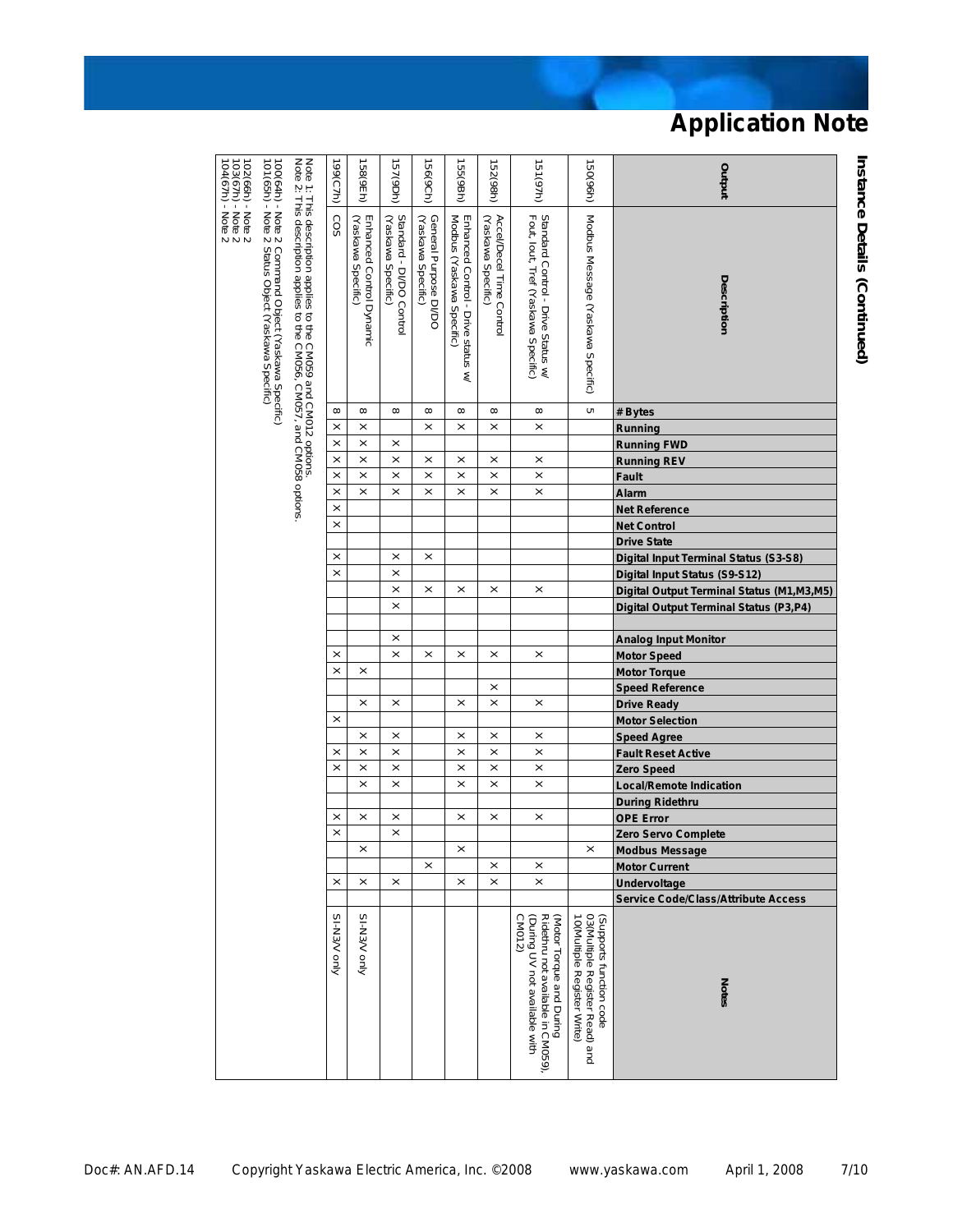#### **Instance Table**

| Output   | <b>Description</b>                                                                                                                                                                                                                                     |
|----------|--------------------------------------------------------------------------------------------------------------------------------------------------------------------------------------------------------------------------------------------------------|
| 20(14h)  | This assembly provides: run forward, fault reset, and speed reference as scaled by O1-03 (Rpm only for CM056,CM057, CM058).                                                                                                                            |
| 21(15h)  | This assembly provides: run forward, run reverse, fault reset, network control enable, network reference enable, and speed reference as<br>scaled by O1-03 (Rpm only for CM056, CM057, CM058).                                                         |
| 22(16h)  | This assembly provides: run forward, fault reset, speed reference as scaled by O1-03, and torque reference in %.                                                                                                                                       |
| 23(17h)  | This assembly provides: run forward, run reverse, fault reset, network control enable, network reference enable, speed reference as<br>scaled by O1-03, and torque reference in %.                                                                     |
| 100(64h) | This assembly allows all drive parameters and monitors to be read/set through access of Modbus registers.                                                                                                                                              |
| 101(65h) | This assembly provides: run forward, run reverse, digital input terminals (S1-S8), digital output terminals (M1, M3, M5), speed reference<br>as scaled via O1-03, torque reference in % of rated torque, and torque compensation in % of rated torque. |
| 102(66h) | This assembly provides: run forward, run reverse, fault, fault reset, digital input terminals (S3-S8), digital output terminals (M1, M3, M5),<br>speed reference, Acceleration and deceleration times.                                                 |
| 105(69h) | This assembly provides: external fault, fault reset, control of digital input terminals (S1-S8), digital output terminals (M1, M3, M5), speed<br>reference as scaled via O1-03, function bits (supports modbus register read/write).                   |
| 106(6Ah) | This assembly provides: run forward, run reverse, fault, fault reset, digital input terminals (S3-S8), digital output terminals (M1, M3, M5),<br>speed reference.                                                                                      |
| 107(6Bh) | This assembly provides: external fault, fault reset, control of digital input terminals (S1-S12), digital output terminals (M1, M3, M5, P3,<br>P4), speed reference as scaled via O1-03, control of analog output (terminal FM/21).                    |
| 108(6Ch) | This assembly provides: run forward, run reverse, fault, fault reset, digital input terminals (S3-S8), digital output terminals (M1, M3, M5),<br>torque reference and Memobus parameter access.                                                        |
| 120(78h) | Assembly provides: run forward, run reverse, multi-function inputs, external fault, fault reset, and speed reference in Hz.                                                                                                                            |
| 121(79h) | This assembly provides: run forward, run reverse, multifunction inputs, external fault, fault reset, and torque reference in % of rated<br>torque.                                                                                                     |
| 122(7Ah) | This assembly provides: run forward, run reverse, multifunction inputs, external fault, fault reset, and torque reference in % of rated<br>torque, Hz, network reference selection, and network control.                                               |
| 123(7Bh) | This assembly provides: run forward, run reverse, multifunction inputs, external fault, fault reset, torque reference in % of rated torque,<br>network reference selection, and network control selection.                                             |
| 124(7Ch) | This assembly provides: run forward, run reverse, multifunction inputs, speed reference in Hz, and access to Drive parameters.                                                                                                                         |
| 125(7Dh) | This assembly provides: run forward, run reverse, multifunction inputs, and torque reference in % of rated torque, and access to Drive<br>parameters.                                                                                                  |
| 126(7Eh) | This assembly provides: run forward, run reverse, multifunction inputs, speed reference in Hz, torque reference in % of rated torque, and<br>torque compensation in % of rated torque.                                                                 |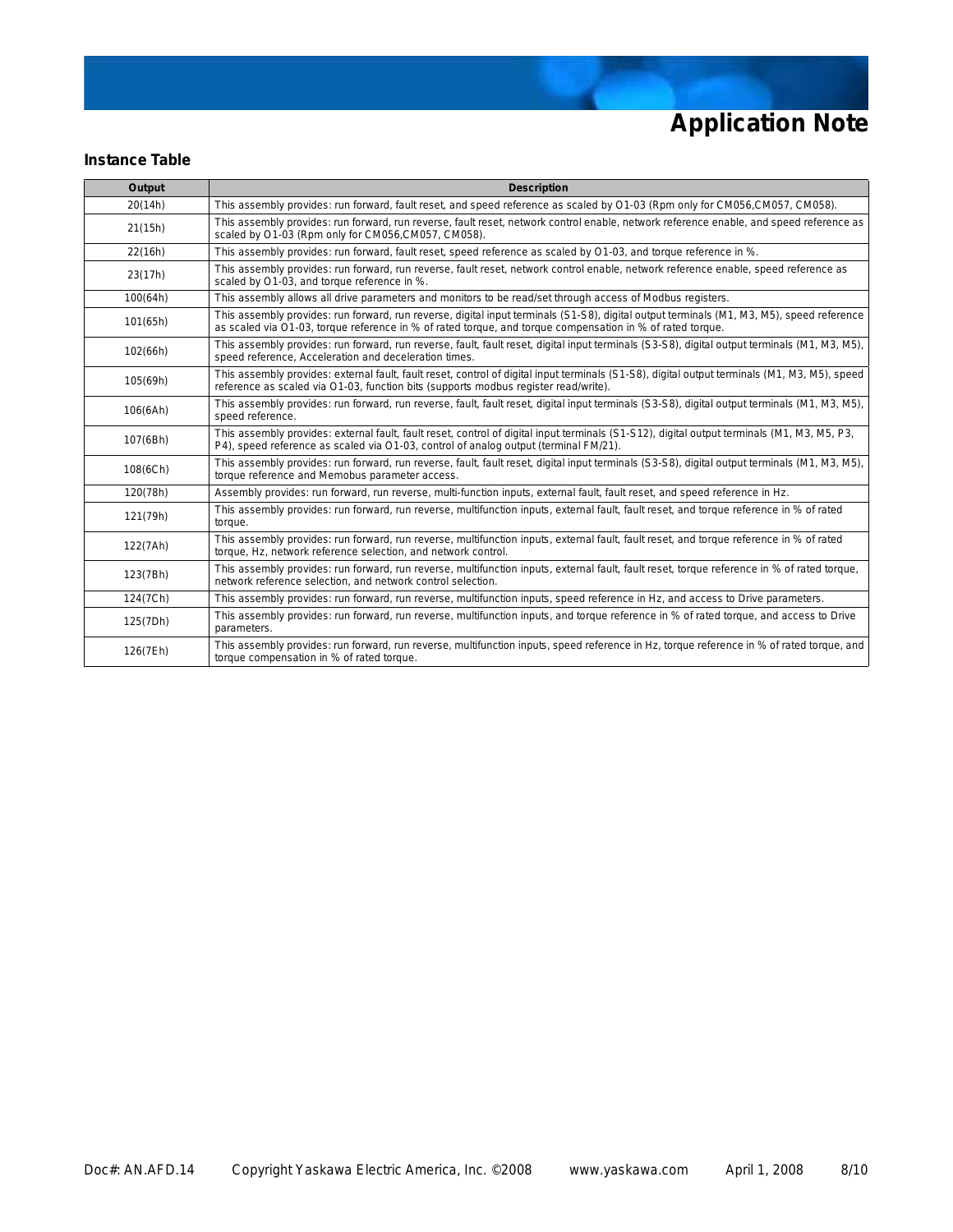### **Instance Table (Continued)**

| Input    | <b>Description</b>                                                                                                                                                                                                                                                                                                                                                                 |
|----------|------------------------------------------------------------------------------------------------------------------------------------------------------------------------------------------------------------------------------------------------------------------------------------------------------------------------------------------------------------------------------------|
| 70(46h)  | This assembly provides: Drive fault, running forward, and output speed as scaled by O1-03.                                                                                                                                                                                                                                                                                         |
| 71(47h)  | This assembly provides: Drive fault, Drive alarm, running forward, running reverse, Drive ready, network control enabled, network<br>reference enabled, speed agree, and output speed as scaled by O1-03.                                                                                                                                                                          |
| 72(48h)  | This assembly provides: Drive fault, running forward, output speed as scaled by O1-03, and output torque in %.                                                                                                                                                                                                                                                                     |
| 73(49h)  | This assembly provides: Drive fault, Drive alarm, running forward, running reverse, Drive ready, network control enabled, network<br>reference enabled, at speed, Drive state, output speed as scaled by O1-03, and output torque in %.                                                                                                                                            |
| 130(82h) | This assembly provides: running, at zero speed, Drive reversing, fault reset, at speed, Drive ready, Drive alarm, Drive fault, during ride-<br>thru, local/remote, motor selection, zero servo complete, and output speed in Hz.                                                                                                                                                   |
| 131(83h) | This assembly provides: running, at zero speed, Drive reversing, fault reset, at speed, Drive ready, Drive alarm, Drive fault, during ride-<br>thru, local/remote, motor selection, zero servo complete, and output current in Amps.                                                                                                                                               |
| 132(84h) | This assembly provides: running, at zero speed, Drive reversing, fault reset, at speed, Drive ready, Drive alarm, Drive fault, during ride-<br>thru, local/remote, motor selection, zero servo complete, output current in Amps, and output speed in Hz.                                                                                                                           |
| 134(86h) | This assembly provides: running, at zero speed, Drive reversing, fault reset, at speed, Drive ready, Drive alarm, Drive fault, motor speed<br>in Hz, and access to Drive parameters.                                                                                                                                                                                               |
| 135(87h) | Assembly provides: running, at zero speed, Drive reversing, fault reset, at speed, Drive ready, Drive alarm, Drive fault, output torque in %<br>of rated torque, and access to Drive parameters.                                                                                                                                                                                   |
| 136(88h) | This assembly provides: running, at zero speed, Drive reversing, fault reset, at speed, Drive ready, Drive alarm, Drive fault, output torque<br>in % of rated torque, motor speed in Hz, and frequency reference in Hz.                                                                                                                                                            |
| 150(96h) | This assembly allows all drive parameters and monitors to be read/set through access of Modbus registers.                                                                                                                                                                                                                                                                          |
| 151(97h) | This assembly provides: running, at zero speed, Drive reversing, fault reset, at speed, Drive ready, Drive alarm, Drive fault, during ride-<br>thru, OPE error, local/remote, zero servo complete, digital output terminal status (M1, M3, M5), output current in Amps, output frequency<br>as scaled by O1-03, and torque reference in %.                                         |
| 152(98h) | This assembly provides: running, at zero speed, Drive reversing, fault reset, at speed, Drive ready, Drive alarm, Drive fault, digital output<br>terminal status(M1, M3, M5), motor speed, speed reference and output current.                                                                                                                                                     |
| 155(9Bh) | This assembly provides: running, at zero speed, Drive reversing, fault reset, at speed, Drive ready, Drive alarm, Drive fault,<br>undervoltage, OPE error, local/remote, digital output terminal status (M1, M3, M5), output frequency as scaled by O1-03, and modbus<br>register readout.                                                                                         |
| 156(9Ch) | This assembly provides: running, at zero speed, Drive reversing, fault reset, at speed, Drive ready, Drive alarm, Drive fault, digital input<br>terminal status (S1-S4), digital output terminal status(M1, M3, M5), output frequency as scaled by O1-03, and modbus register readout.                                                                                             |
| 157(9Dh) | This assembly provides: running, at zero speed, Drive reversing, fault reset, at speed, Drive ready, Drive alarm, Drive fault,<br>undervoltage, OPE error, local/remote, zero servo complete, digital input terminal status (S1-S12), digital output terminal status (M1, M3,<br>M5, P3, P4), analog input terminal monitor, and output frequency as scaled by O1-03.              |
| 158(9Eh) | This assembly provides: running, at zero speed, Drive reversing, fault reset, at speed, Drive ready, Drive alarm, Drive fault,<br>undervoltage, OPE error, local/remote, digital output terminal status (M1, M3, M5), torque monitor and Memobus parameter access.                                                                                                                 |
| 199(C7h) | This assembly defines the COS parameters. If COS is enabled, this assembly cannot be used as polled I/O.<br>This assembly provides: run forward, run reverse, external fault, fault reset, reference and control sources, input terminals (S3-S12),<br>running, at zero speed, Drive reversing, fault resetting, at speed, Drive ready, Drive alarm, motor speed and motor torque. |